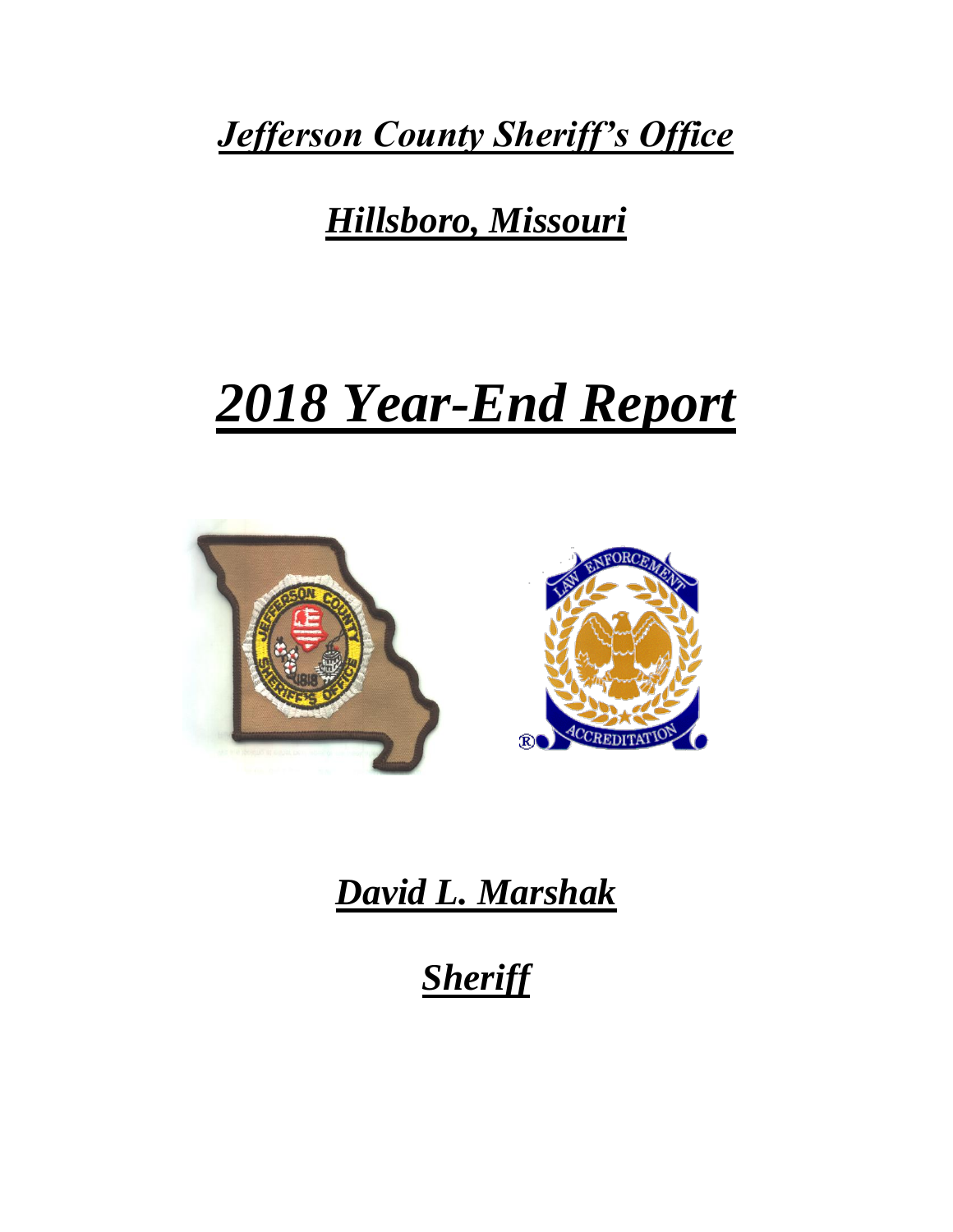#### **JEFFERSON COUNTY SHERIFF'S OFFICE PROGRESS REPORT FOR 2018**

As of December 31, 2018, the Jefferson County Sheriff's Office responded to a total of 67,704 calls for service. This represents an increase from 2017 of 2000 or 3%.

This includes all categories of calls from citizens as well as officer on-view incidents.

| 2018 | 67,704 |
|------|--------|
| 2017 | 65,704 |
| 2016 | 64,111 |
| 2015 | 63,402 |
| 2014 | 65,422 |
| 2013 | 64,877 |
| 2012 | 66,037 |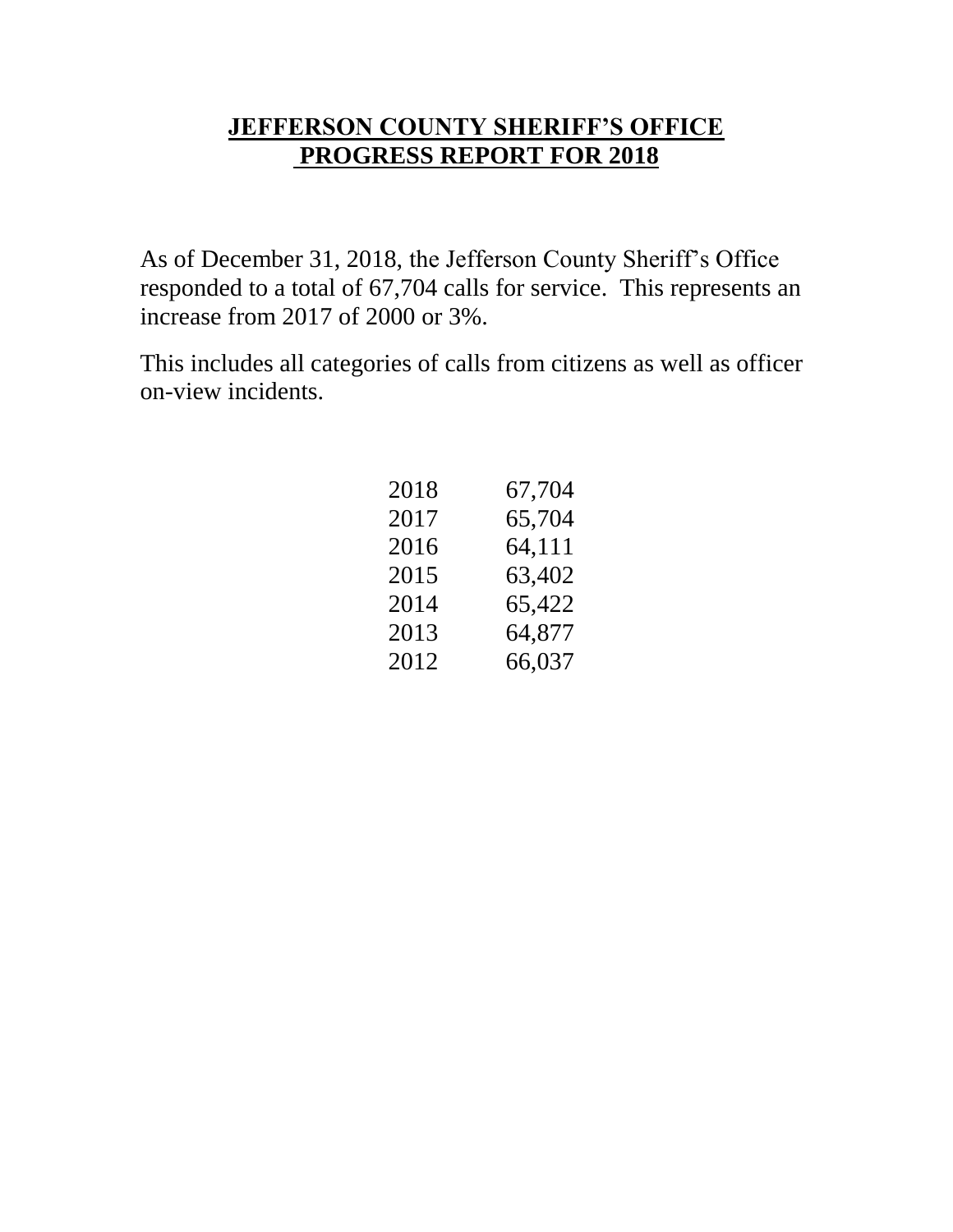## **TABLE OF CONTENTS**

#### Page

- 1. Introduction
- 2. Employee Breakdown/Overtime Comp-Time
- 3. C.A.L.E.A.
- 4. Records Unit
- 5. Part One and Part Two Crimes
- 6. Civil Process Division
- 7. Warrant Unit
- 8. Evidence Unit / Sheriff's Auction
- 9. Concealed Carry Permits
- 10. Grants
- 11. Training
- 12. Jail Division
- 13. Zone Offices
- 14. Platoons
- 15. Professional Standards Unit
- 17. Victim Services Coordinator / Sex Offender Registration
- 18. Detective Bureau
- 19. Drug Task Force
- 21. Criminal Identification Unit
- 22. Child Fatality Review Board
- 23. S.W.A.T. (Special Weapons and Tactics)
- 24. Traffic Enforcement Unit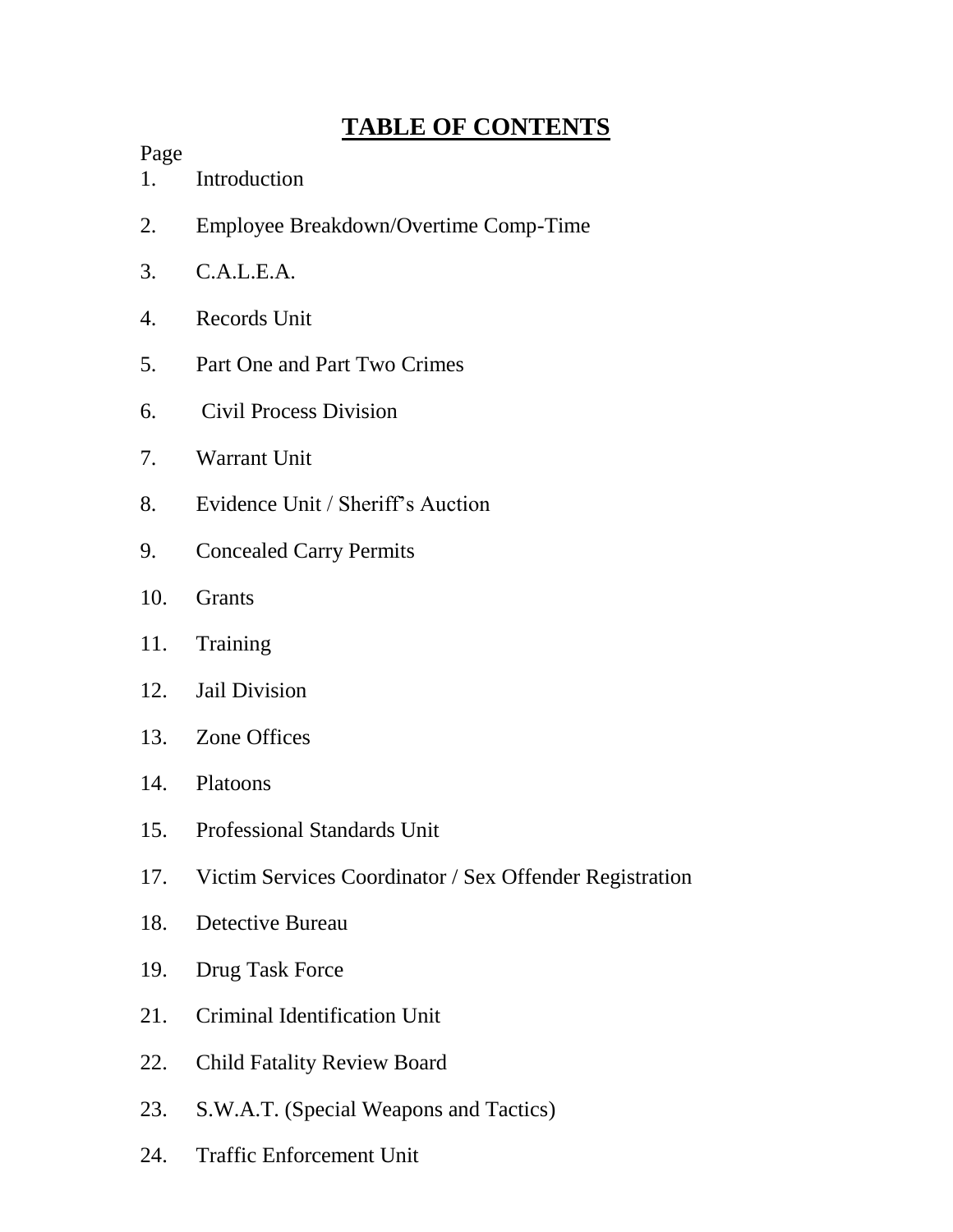- 25. DWI Enforcement Unit / Agency Wide DWI Arrest
- 26. Canine Unit
- 27. Community Relations Unit
- 28. Citizen Academy
- 29. S.A.V.E.
- 30. School Resource Officer
- 31. Park Unit
- 32. Reserve Unit
- 33. C.I.T. (Crisis Intervention Team)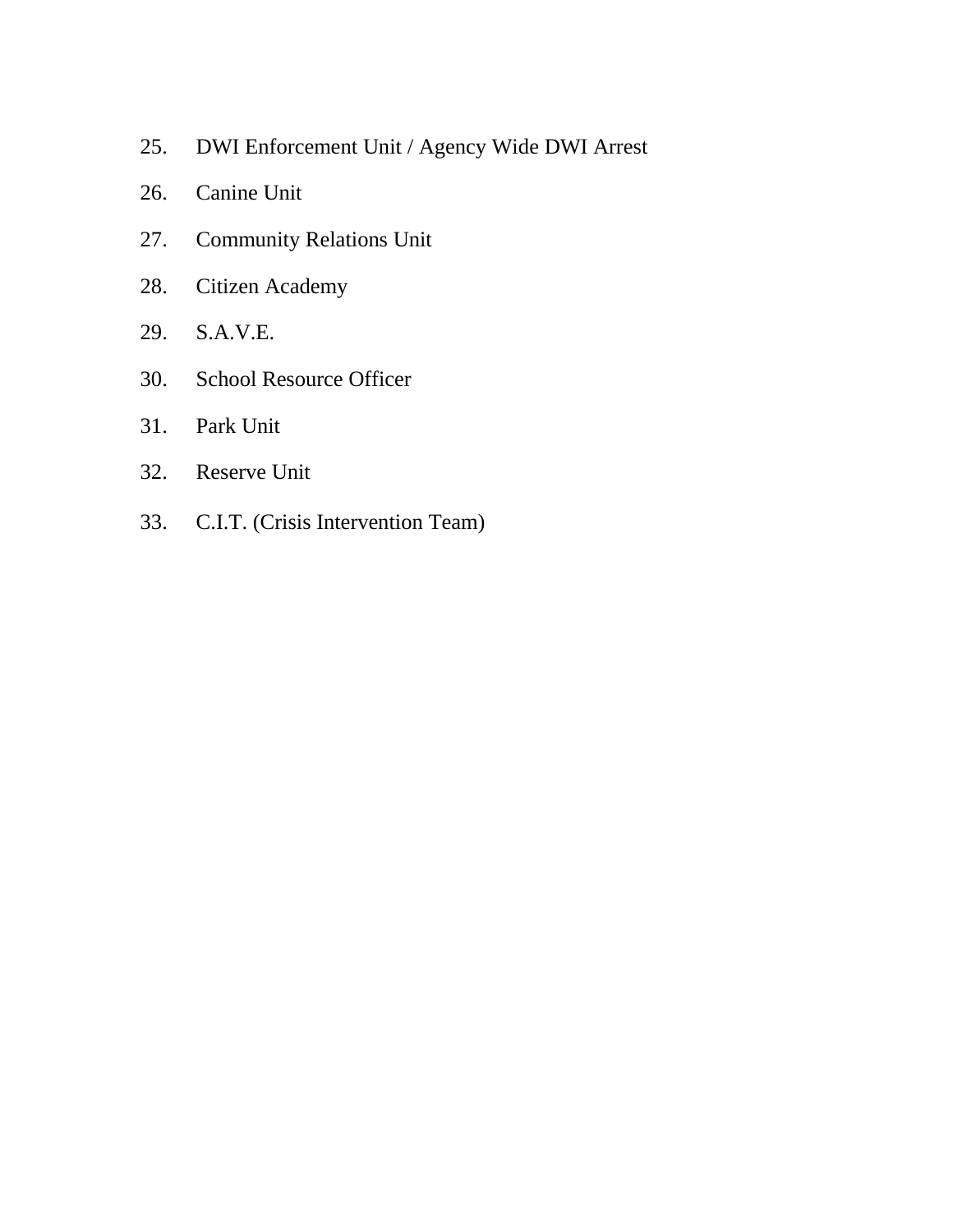#### *Introduction*

*The following information has been compiled in order to properly determine progress gained by the Jefferson County Sheriff's Office during the past year. This information may be used to determine projections in crime, agency strengths, weaknesses, and manpower projections. This report will also be used as an aid to help analyze budget projections and financial expenditures.*

*One consideration when comparing the statistics presented is that often crimes reported are re-categorized during the police investigation or during criminal prosecution. Thus, the reported number does not always correspond to the number of crimes tabulated. Also, the different units inside the agency may clear the case without assistance. The reported numbers may vary from unit to unit inside the agency.* 

*Should you have any questions concerning this report, please feel free to contact our Director of Support Services Mr. Donald Allen, at the Jefferson County Sheriff's Office 636-797-5585 or dallen@jeffcomo.org.*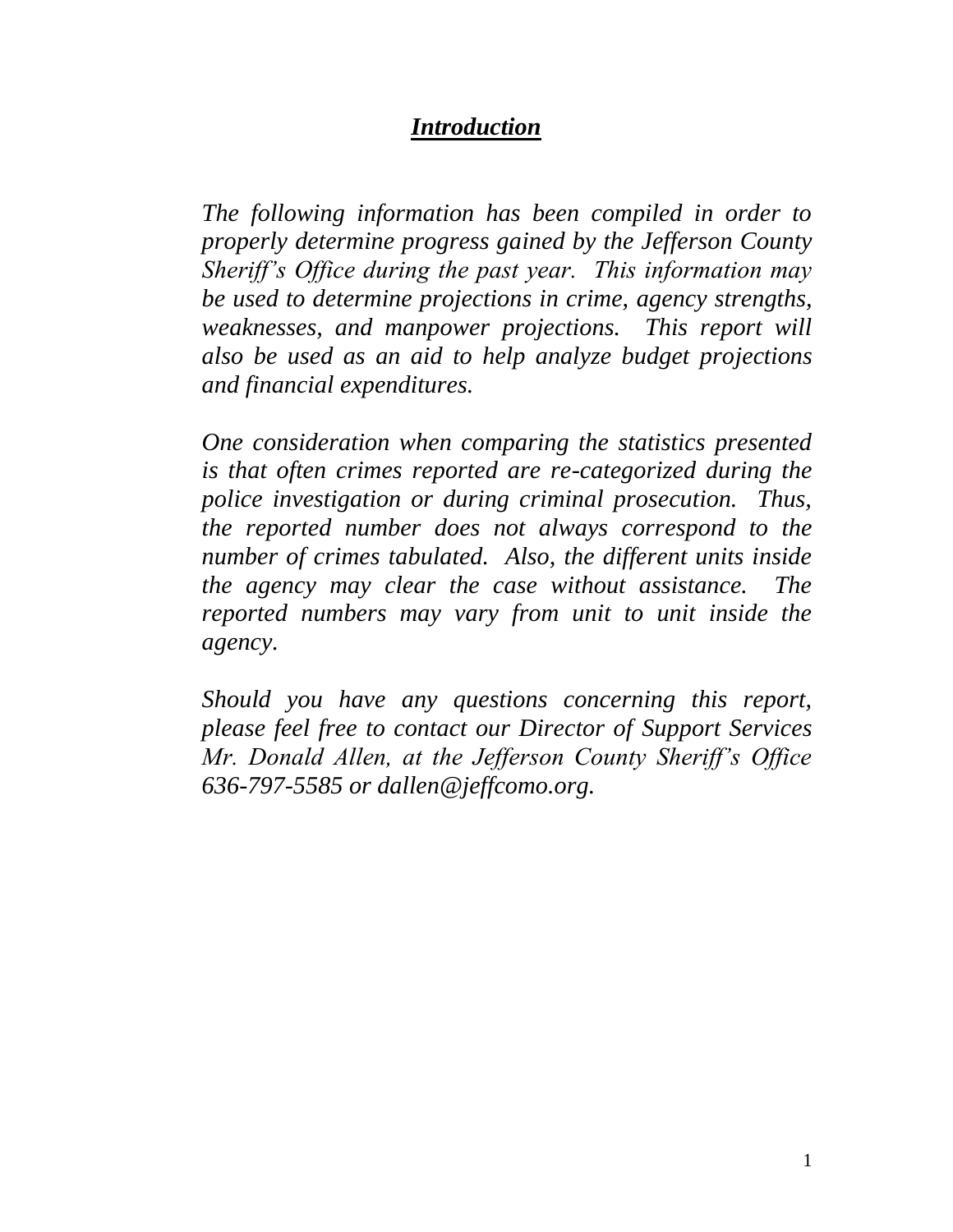#### **EMPLOYEE BREAKDOWN**

The number of employees will affect how the Sheriff's Office conducts daily operations. Manpower shortages can affect response time for call for service, administrative assistance delays, and create overtime.

The following reflects the number of employees at the end of each year.

|      | Commissioned | Civilian |
|------|--------------|----------|
| 2018 | 145          | 68       |
| 2017 | 147          | 80       |
| 2016 | 161          | 75       |
| 2015 | 153          | 77       |
| 2014 | 154          | 74       |
| 2013 | 156          | 74       |
| 2012 | 146          | 74       |
| 2011 | 149          | 65       |
| 2010 | 146          | 66       |
| 2009 | 145          | 76       |
| 2008 | 143          | 76       |
| 2007 | 148          | 76       |
| 2006 | 154          | 75       |
| 2005 | 162          | 76       |
| 2004 | 146          | 69       |
| 2003 | 158          | 77       |
| 2002 | 157          | 75       |
| 2001 | 178          | 71       |
| 2000 | 164          | 68       |
| 1999 | 166          | 71       |
| 1998 | 163          | 60       |
| 1997 | 165          | 62       |
| 1996 | 165          | 53       |
| 1995 | 157          | 46       |
|      |              |          |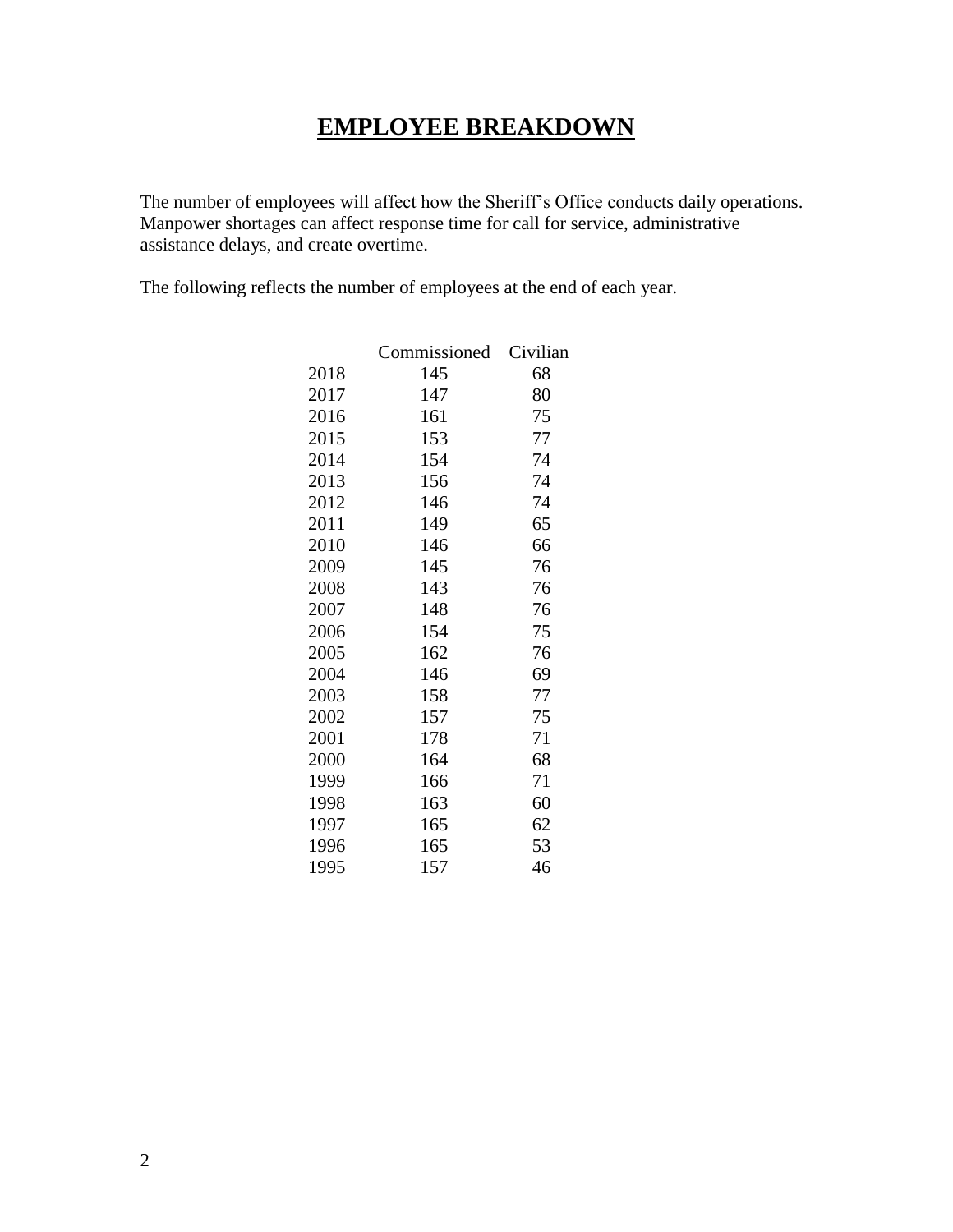## **C.A.L.E.A**

**C.A.L.E.A.** is an acronym for **Commission on Accreditation for Law Enforcement Agencies.** C.A.L.E.A. was established in 1979 as an independent accrediting authority by the four-major law enforcement membership organizations: International Association of Chiefs of Police (IACP); National Organization of Black Law Enforcement Executives (NOBLES); National Sheriff's Association (NSA); and Police Executive Research Forum (PERF).

The C.A.L.E.A. accreditation process Recognizes Professional Excellence through commitment from all levels of a Law Enforcement organization. The Jefferson County Sheriff's Office successfully completed the inspection process and was recommended for accreditation by the C.A.L.E.A. inspectors. In March 2005, the agency was awarded its accreditation by C.A.L.E.A.Accreditation is an ongoing process that requires reinspection by C.A.L.E.A. Assessors every four (4) years with a remote review of selected files by CALEA yearly. During those years audits and inspections are continually handled to ensure the Jefferson County Sheriff's Office is maintaining their prestigious status of being accredited. The C.A.L.E.A. assessors returned in December 2016 for the Jefferson County Sheriff's Office fourth re-accreditation was awarded in March 2017 in Mobile Alabama. The Sheriff's Office is scheduled for the next on-site inspection in December 2020.

The 486 CALEA Standards have to have some type of proof for each standard, for each of the 4-year cycles, which are 2017, 2018, 2019 and 2020. The proofs have to be collected by the entire agency for each of these years. Some standards have multiple bullets A-J etc. for each of the four (4) years. Proofs range from policies, tickets, C.A.R.E. reports, arrest, schedules, staff briefings, photographs, inspections, and audits.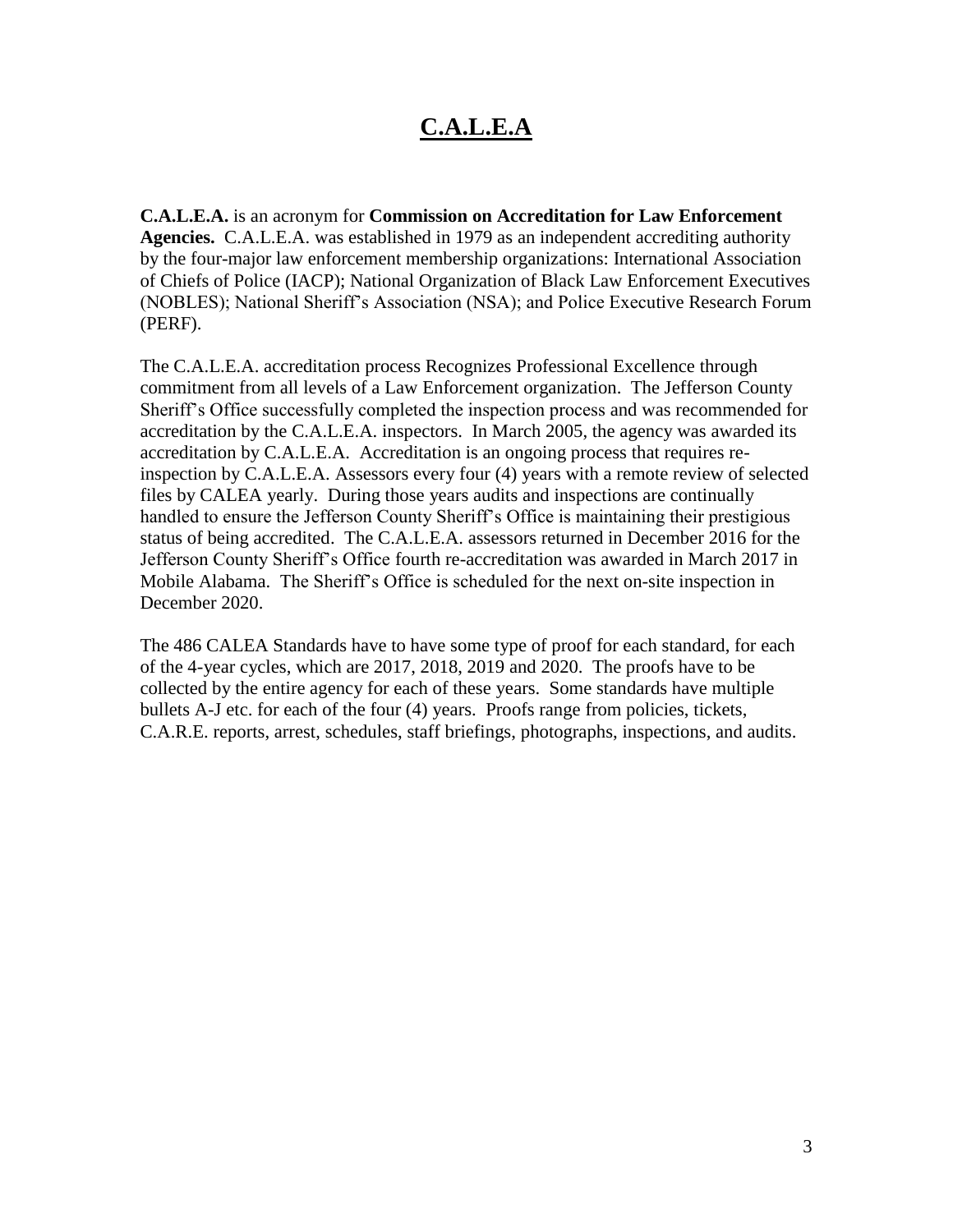#### **RECORDS UNIT**

The Records Unit processed 550 requests from the public for copies of reports in 2018, this does not include the processing of appropriate reports to other law enforcement agencies and inter-office reports on a daily basis. This represents an increase from 2017 of 72 or 15%. In addition to these copies, approximately 3000 inquiries were made during 2018 from both within and outside of the Sheriff's Office concerning reports.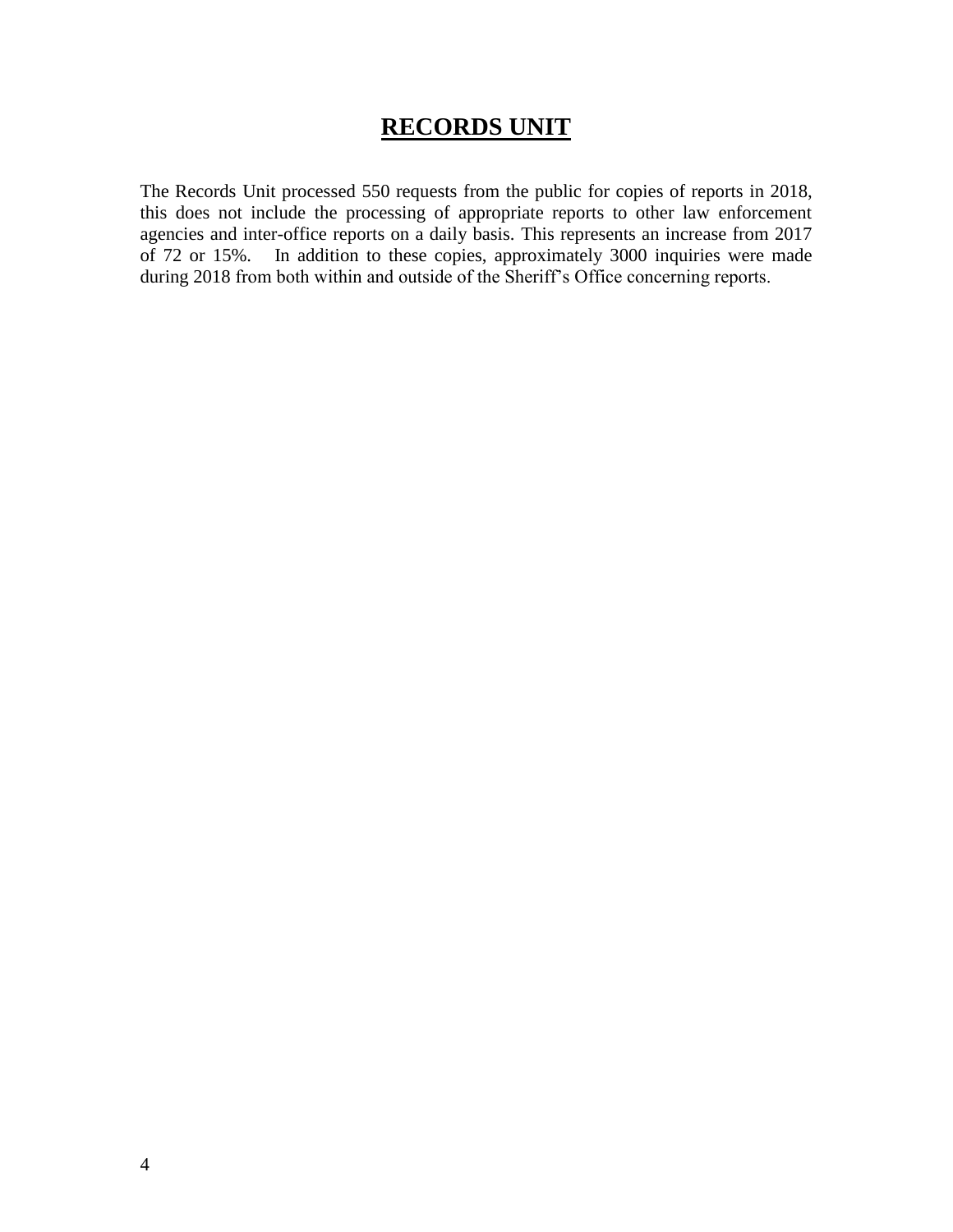## **PART ONE CRIMES**

| <b>CRIME</b>         | 2013 | 2014 | 2015           | 2016 | 2017 | 2018 |
|----------------------|------|------|----------------|------|------|------|
| <b>HOMICIDE</b>      |      | 3    | $\overline{2}$ | 2    | 7    |      |
| <b>RAPE</b>          | 74   | 76   | 44             | 14   | 15   | 31   |
| <b>ROBBERY</b>       | 21   | 17   | 17             | 15   | 15   | 20   |
| <b>ARSON</b>         | 21   | 12   | 17             | 14   | 8    | 13   |
| <b>ASSAULT</b>       | 342  | 402  | 344            | 300  | 384  | 354  |
| DOMESTIC VIOLENCE    | 963  | 988  | 1165           | 1148 | 1100 | 921  |
| <b>BURGLARY</b>      | 442  | 342  | 369            | 449  | 484  | 550  |
| <b>LARCENY</b>       | 1617 | 1442 | 1547           | 1565 | 1538 | 1471 |
| <b>VEHICLE THEFT</b> | 169  | 171  | 185            | 270  | 359  | 393  |

The following chart represents Part One Crimes over the past six years.

## **PART TWO CRIMES**

The following chart represents Part Two Crimes over the past six years.

| <b>CRIME</b>               | 2013 | 2014 | 2015 | 2016 | 2017 | 2018 |
|----------------------------|------|------|------|------|------|------|
| <b>FORGERY</b>             | 69   | 55   | 36   | 45   | 42   | 41   |
| <b>LIQUOR VIOLATIONS</b>   | 153  | 146  | 82   | 37   | 38   | 25   |
| <b>NARCOTIC VIOLATIONS</b> | 895  | 874  | 798  | 836  | 693  | 697  |
| PROPERTY DAMAGE            | 668  | 558  | 531  | 524  | 633  | 611  |
| <b>RECOVERED VEHICLES</b>  | 67   | 61   | 63   | 165  | 282  | 357  |
| <b>SEX OFFENSES</b>        | 84   | 72   | 108  | 96   | 121  | 138  |
| <b>TRESPASSING</b>         | 91   | 111  | 127  | 122  | 152  | 129  |
| <b>WEAPONS OFFENSES</b>    | 39   | 51   | 55   | 45   | 48   | 48   |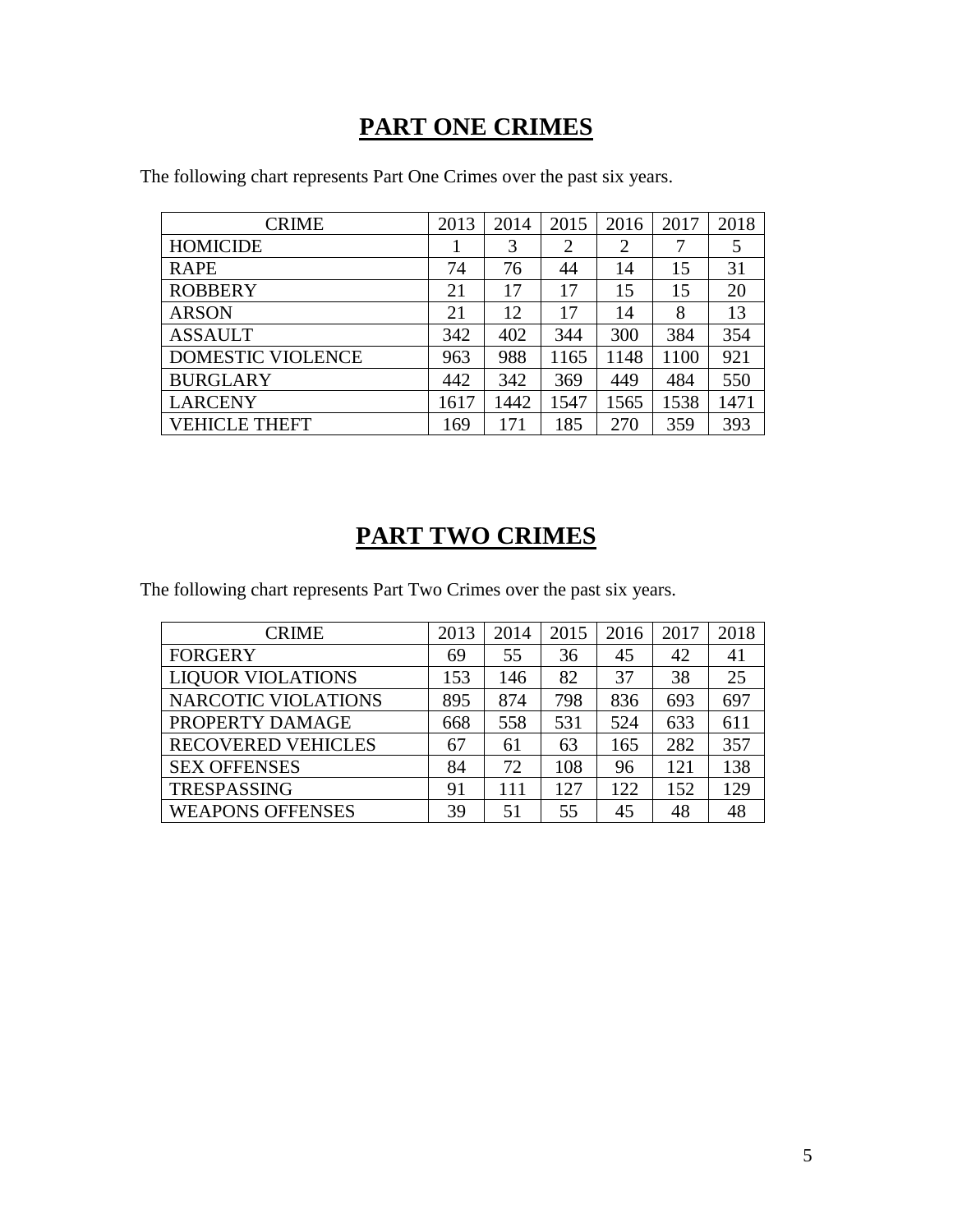## **CIVIL PROCESS UNIT**

The Civil Process Unit of the Sheriff's Office handled 13,563 papers during 2018 along with 3,625 papers served by other agency deputies, for a total of 17,188 papers. This represents an increase from 2017 of 428 or 2.5%.

Fees collected from Civil Papers Served in the amount of \$313,478.66 were turned into the County Treasurer's Office. This represents an increase from 2017 of \$1,763.67 or .5%.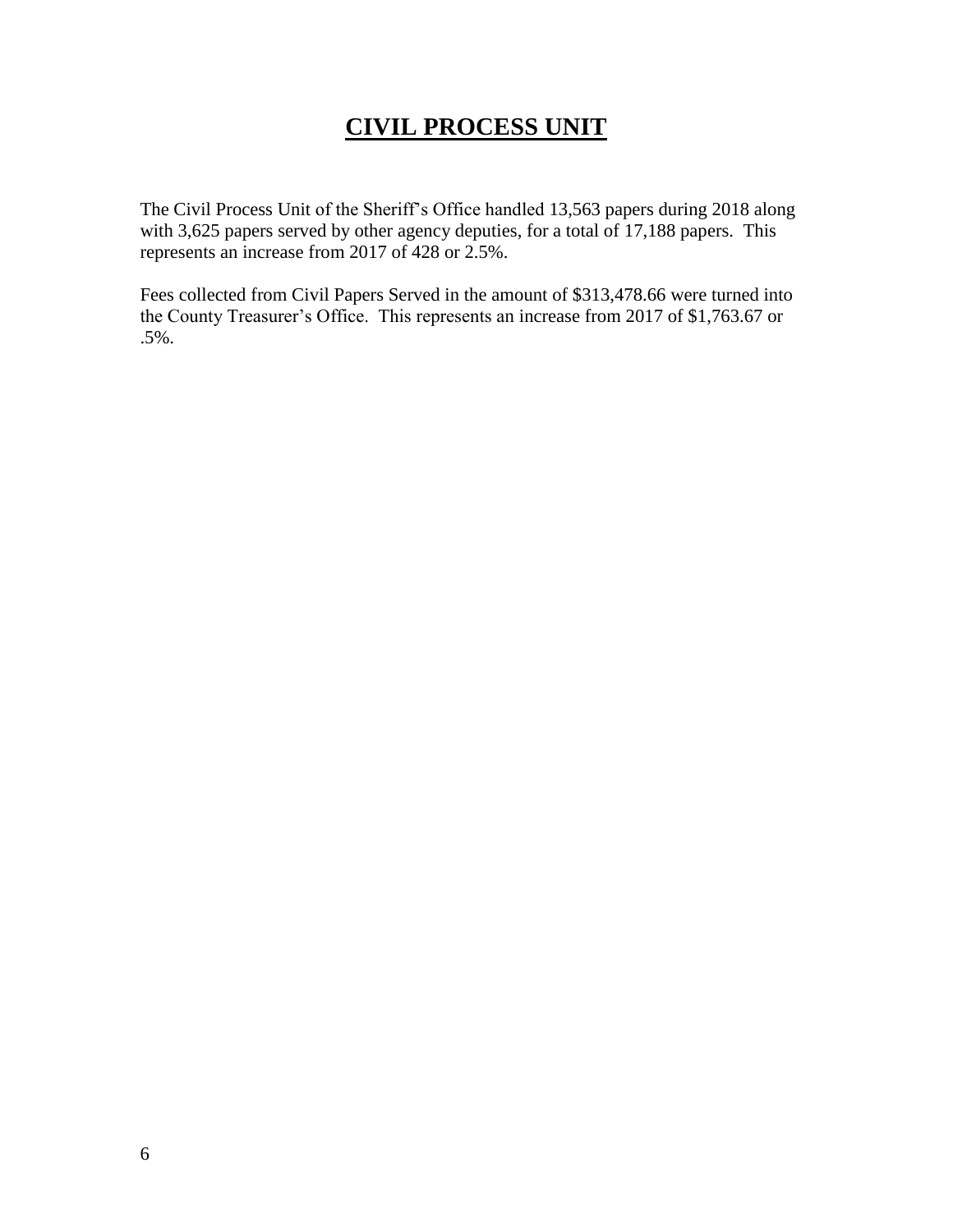#### **WARRANTS UNIT**

In 2018 the Jefferson County Sheriff's Office received a total of 10,848 new Jefferson County warrants and 526 warrants from other agencies for a grand total of 11,374 this represents an increase from 2017 of 257 or 2%.

| <b>Warrants Received:</b> | 2017 | 2018 |                        |
|---------------------------|------|------|------------------------|
| Municipal                 | 4139 | 4168 | increase of 29 or .7%  |
| Traffic                   | 2036 | 1562 | decrease of 474 or 23% |
| Misdemeanor               | 2041 | 1884 | decrease of 157 or 7%  |
| Felony                    | 2864 | 3256 | increase of 392 or 14% |
|                           |      |      |                        |
| <b>Body Attachments:</b>  | 2017 | 2018 |                        |
| Active                    | 1311 | 1757 | increase of 446 or 34% |
| Received                  | 906  | 1065 | increase of 159 or 18% |
| Withdrawn or Served 532   |      | 619  | increase of 87 or 16%  |

The total number of active warrants on file as of December 31, 2018 was 14,125 this represents a decrease from 2017 of 250 or 2%. This is the total amount of warrants on file from 2001 – 2018.

In 2018 there were 5651 active Jefferson County warrants served, this is an increase from 2017 of 1620 or 40%.

In 2018 there were 2232 active Out-Of-County warrants served, this is an increase from 2017 of 1400 or 168%.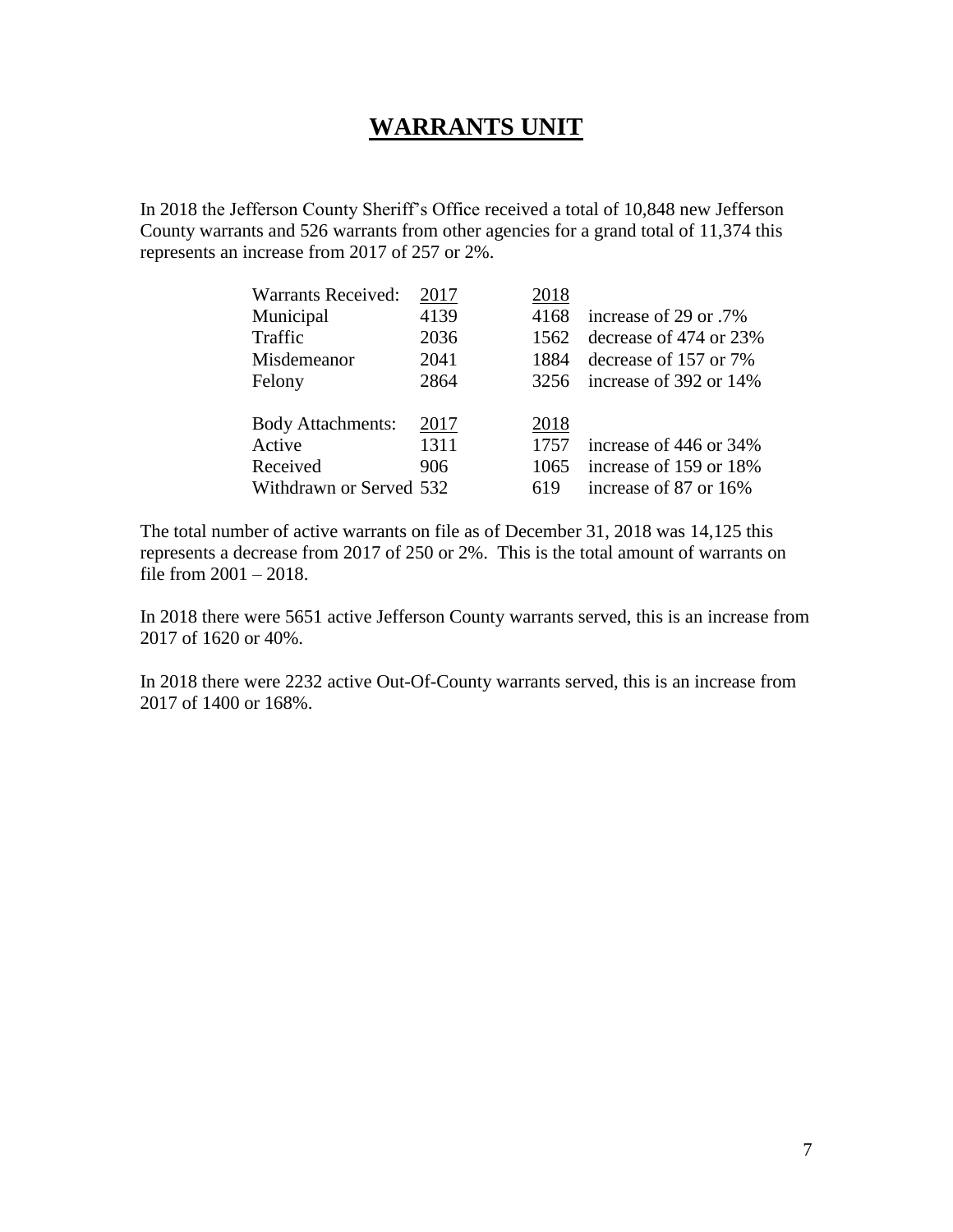#### **EVIDENCE UNIT**

Evidence Custodian's activities for 2018 are as follows:

| 2017              | 2018       |
|-------------------|------------|
| 2195              | 1973       |
| 4846              | 4165       |
| 923               | 676        |
| 27                | 26         |
| 158               | 301        |
| $\mathbf{0}$      | 48         |
| $\overline{A}$    | 3          |
| 59                | 37         |
|                   | $\theta$   |
| $\mathbf{\Omega}$ | $\theta$   |
| 500.6 lbs.        | 408.5 lbs. |
|                   |            |

Numerous items of abandoned articles of evidence were destroyed, pursuant with Missouri State statute on several occasions. Property was also disposed of in accordance with Destruction Orders signed by a Circuit Judge, Orders of Refusal and Release issued by the Jefferson County Prosecuting Attorney's Office, and all non-contraband evidence in accordance with applicable law.

The evidence cases processed in the year 2018 totaled 1,973. This represents a decrease from 2017 of 222 or 10%. This number indicates each file only and not the amount of evidence processed by the evidence division associated with each file.

#### **SHERIFF'S AUCTION**

There was no Sheriff's Auction held in 2018.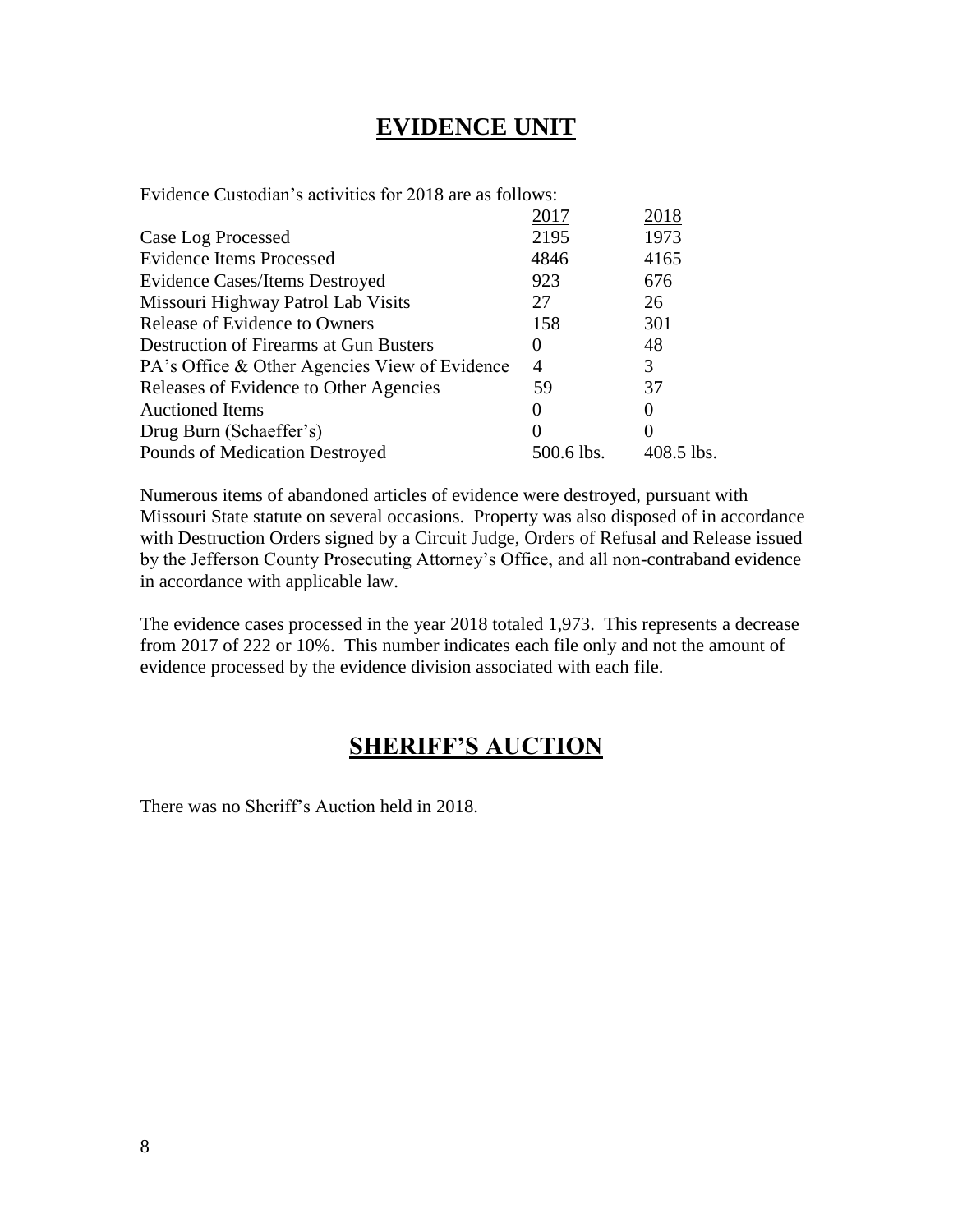## **CONCEAL CARRY PERMITS**

The Jefferson County Sheriff's Office began issuing Conceal Carry Permits March 26, 2004. The Missouri State Statue has changed numerous times over the years. In August 2013 the cost of a permit did not change; however, a new and renewed permit was issued for a 5-year period. In 2017 the Statue changed allowing "Constitutional Carry" greatly decreasing the issuing of permits.

During 2018 a total of 431 new applications were processed, 428 applications were approved, 3 applications denied, and no permits were revoked. This represents a decrease in new applications from 2017 of 142 or 25%.

August of 2018 began the 5-year renewals, a total of 337 applications for renewal were processed, 337 were approved, 0 applicants were denied, and 0 applicants revoked. This represents an increase in renewals from 2017 of 334.

During 2018 a total of 105 permits were replaced. Permits are replaced if they are lost, there is a change of address, or a name change. This represents a decrease from 2017 of 20 or 16%.

During 2018 a total of 36 Instructors paid a \$10.00 annual fee to be placed on the statewide Instructors List. This represents an increase from 2017 of 11 or 44%.

Fees collected from Conceal Carry Permits issued and renewed in 2018 in the amount of \$61,560.00 were turned into the County Sheriff's Revolving Fund. This is an increase from 2017 of \$2,530 or 4%. Fees paid in 2018 to the Missouri State Highway Patrol and the Federal Bureau of Investigation of \$26.00 per fingerprint processing totaled \$11,206.00. This is a decrease from 2017 of \$6,270.50 or 36%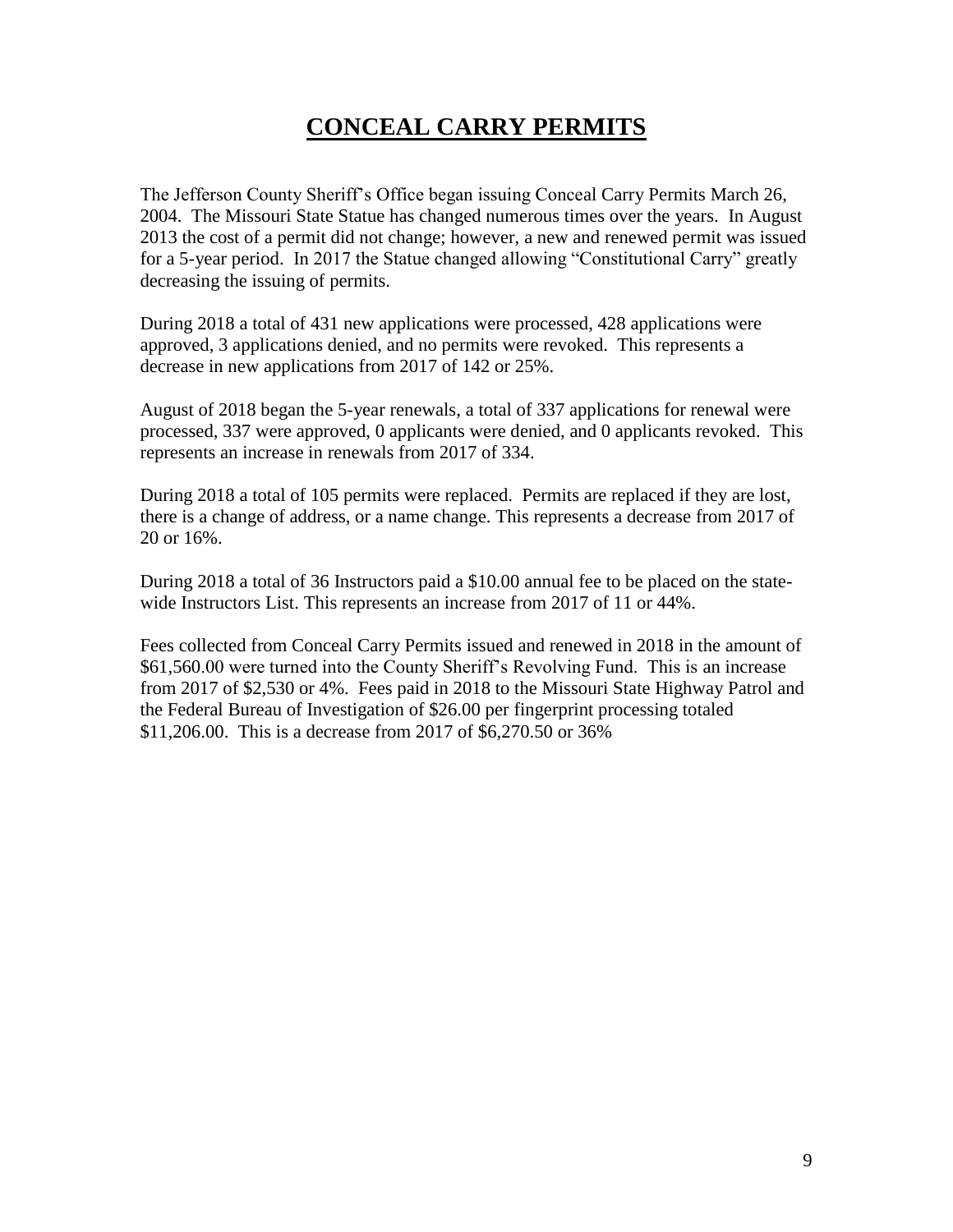#### **GRANTS**

During 2018 the Sheriff's Office participated in 18 grants with federal monies in the amount of \$1,370,118.54, this is an increase from 2017 of \$43,532.27 or 3.2%. Local matching monies were in the amount of \$156,208.84, this represents an increase from 2017 of \$26,303.57 or 20%.

| <b>NARCOTICS</b>                     | <b>FEDERAL SHARE</b>  | <b>LOCAL SHARE</b> |
|--------------------------------------|-----------------------|--------------------|
| JAG/Byrne                            | \$225,015.70          | N/A                |
| <b>HIDTA - JCMEG</b>                 | \$125,000.00          | N/A                |
| <b>HIDTA-DEA</b>                     | \$8,400.00            | N/A                |
| <b>Domestic Cannabis Eradication</b> | \$25,000.00           | N/A                |
| <b>Narcotics Total</b>               | \$383,415.70          |                    |
| <b>ADMINISTRATION</b>                |                       |                    |
| Port Security                        | \$69,375.00           | \$23,125.00        |
| $JAG - Radius (2018)$                | \$27,236.00           | N/A                |
| $JAG - Radius (2017)$                | \$30,685.00           | N/A                |
| $JAG - Radius (2016)$                | \$25,450.00           | N/A                |
| <b>BPV</b>                           | 10,062.84             | \$10,062.84        |
| <b>Administration Total</b>          | \$162,808.84          | \$33,187.84        |
| <b>TRAFFIC GRANTS</b>                |                       |                    |
| <b>Youth Alcohol Enforcement</b>     | \$180,000.00          | N/A                |
| <b>DWI</b> Enforcement               | \$194,670.00          | N/A                |
| <b>DWI</b> Enforcement Unit          | \$207,021.00          | \$123,021.00       |
| <b>Hazardous Moving Enforcement</b>  | \$171,603.00          | N/A                |
| <b>Blueprint for Safer Roadways</b>  | \$10,000.00           | N/A                |
| <b>Occupant Protection</b>           | \$25,000.00           | N/A                |
| <b>Work Zone</b>                     | \$28,600.00           | N/A                |
| <b>Traffic Grant Total</b>           | \$816,894.00          | \$123,02100        |
| <b>STEP GRANTS</b>                   |                       |                    |
| Click It or Ticket                   | \$5,000.00            | N/A                |
| Youth Alcohol                        | \$2,000.00            | N/A                |
| <b>Step Grants Total</b>             | \$7,000.00            |                    |
|                                      | TOTAL: \$1,370,118.54 | \$156,208.84       |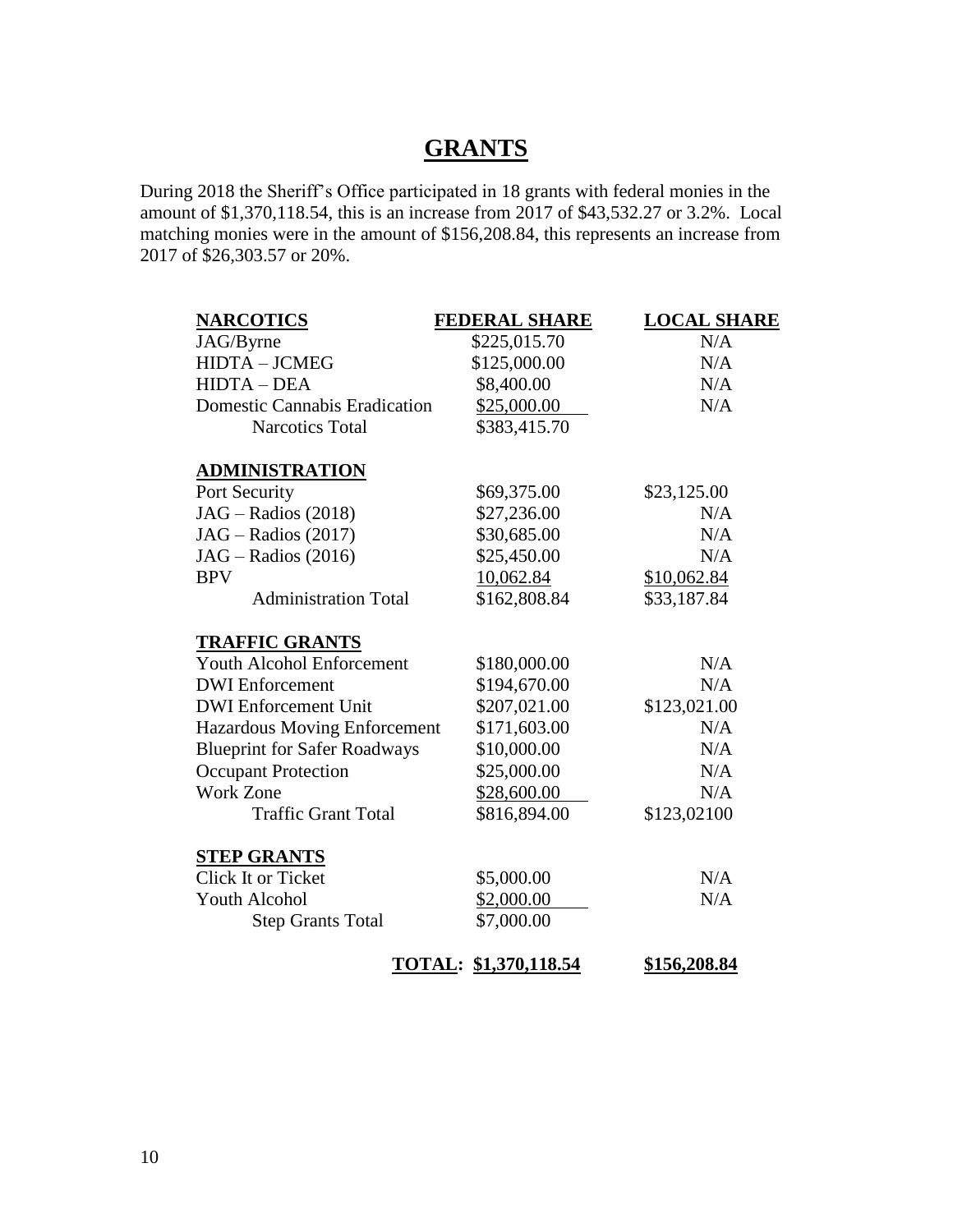#### **TRAINING**

During 2018 the Jefferson County Sheriff's Office continued with additional training for all officers and civilian staff. This training is essential, not only for officer safety but to provide the citizens of Jefferson County with the best-qualified officers available. This training was held in numerous areas of the Agency.

Once again in 2018 Jefferson County Sheriff's Office entered into a contract with the Jefferson College Police Training Institute located on the campus of Jefferson College North Campus, Arnold. Officers were required to attend specific courses as directed by the Sheriff's Office and could attend other courses, at no expense to the officer, on a voluntary basis on their own time.

In addition to academy hours, numerous hours of training were completed in-house by Jefferson County Sheriff's Office certified instructors to include firearms, canine, tactical response units, pepper spray, baton training, correction officer training and other courses as deemed necessary.

Along with officer training in these areas, employees (to include officers, noncommissioned personnel, and clerical) also received training and certifications, provided by REJIS and MULES, on investigative/law enforcement computers to enhance their job knowledge and investigative skills.

The total training hours received in 2018 for the Jefferson County Sheriff's Office was 12,085 hours, this represents an increase from 2017 of 3233 or 36.5%.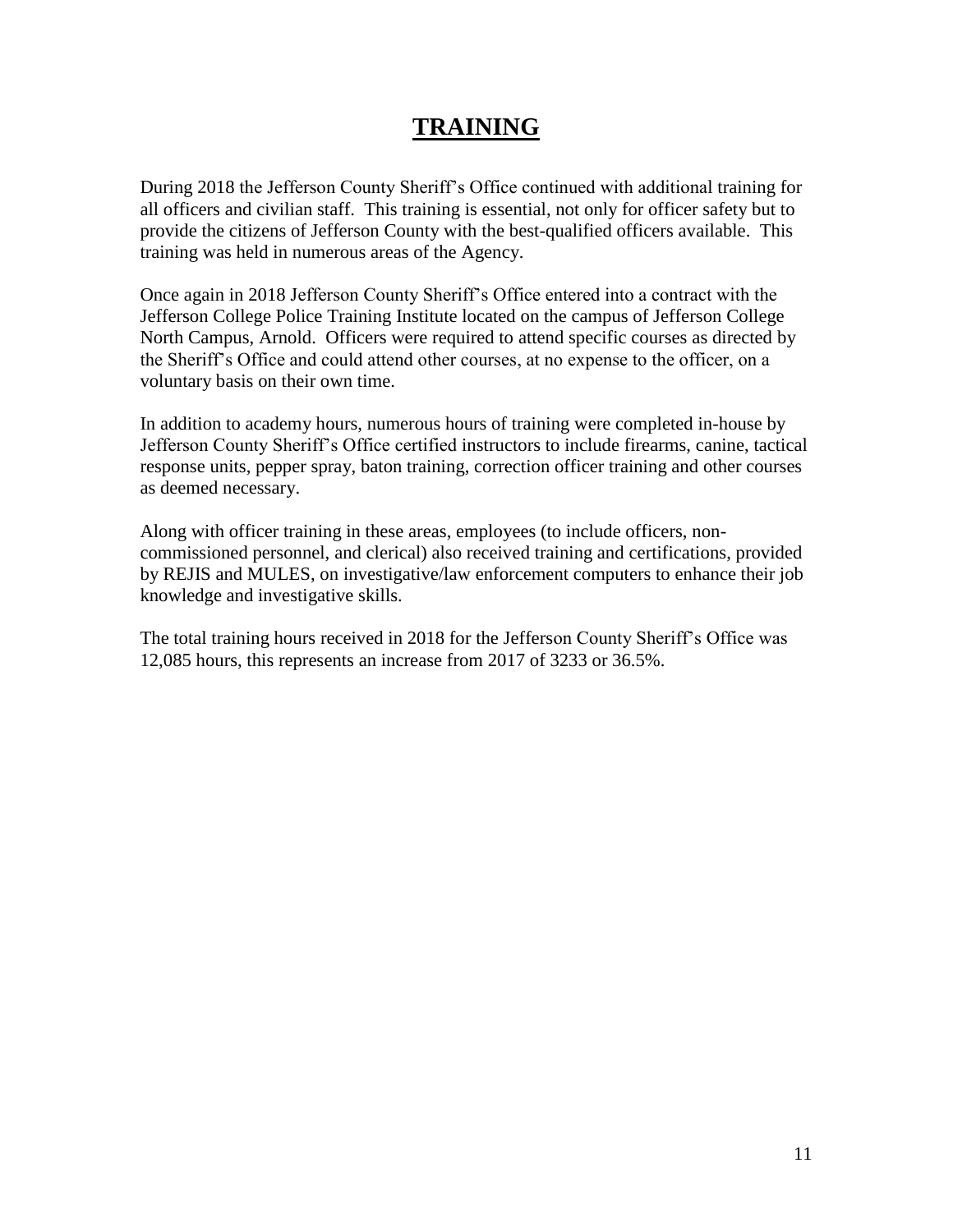## **JAIL DIVISION**

#### **BOOKING**

In 2018 there were a total of 6577 prisoners booked with the Jefferson County Sheriff's Office Jail. This represents a decrease from 2017 of 689 or 9%. The average inmate population per day in 2018 was 281, a decrease of 33 inmates per day or 10%.

#### **FOOD SERVICE SECTION**

During 2018 the Food Service Section of the Jail Division served 337,644 meals to inmates at the Jefferson County Jail. In addition, 7,791 meals were served to Juvenile. This makes a grand total of 345,435 meals served by the Food Service Section. This represents an increase from 2017 of 7,534 meals or 3%.

#### **TRANSPORT**

In 2018 the Transport Division handled a total of 5274 different types of transports. This represents a decrease from 2017 of 94 incidents or 2%

#### **PRISONER HOUSING/COST OF INCARCERATION BY COUNTIES**

In 2018 the Sheriff's Office housed inmates for 6 counties. The total amount of monies collected was \$27,740.00. This represents an increase from 2017 of \$26,120.00 or 1611%. This drastic increase was due to housing for Washington County during their jail remodeling. The total amount of monies paid to other agencies for housing our prisoners was \$3,162.50. This represents an increase from 2017 of \$2,572.50 or 44%.

#### **SOCIAL SECURITY BENEFITS**

In 2018 our jail facility reported a total of 7240 persons incarcerated to the Social Security, of those 39 receiving social security benefits had their benefits stopped. Our agency received \$15,200.00 in benefits from Social Security Administration. This is an increase from 2017 of 4 individual and \$1,600.00 or 12%.

#### **COMMISSARY**

In 2018 the Jail Commissary had orders totaling \$154,865.26. This represents a decrease from 2017 of \$7,694.68 or 5%.

The yearly bill was \$87,362.84. This represents a decrease from 2017 of \$11,637.20 or 12%. The yearly profit was \$67,502.42. This represents an increase from 2017 of \$1,995.15 or 3%.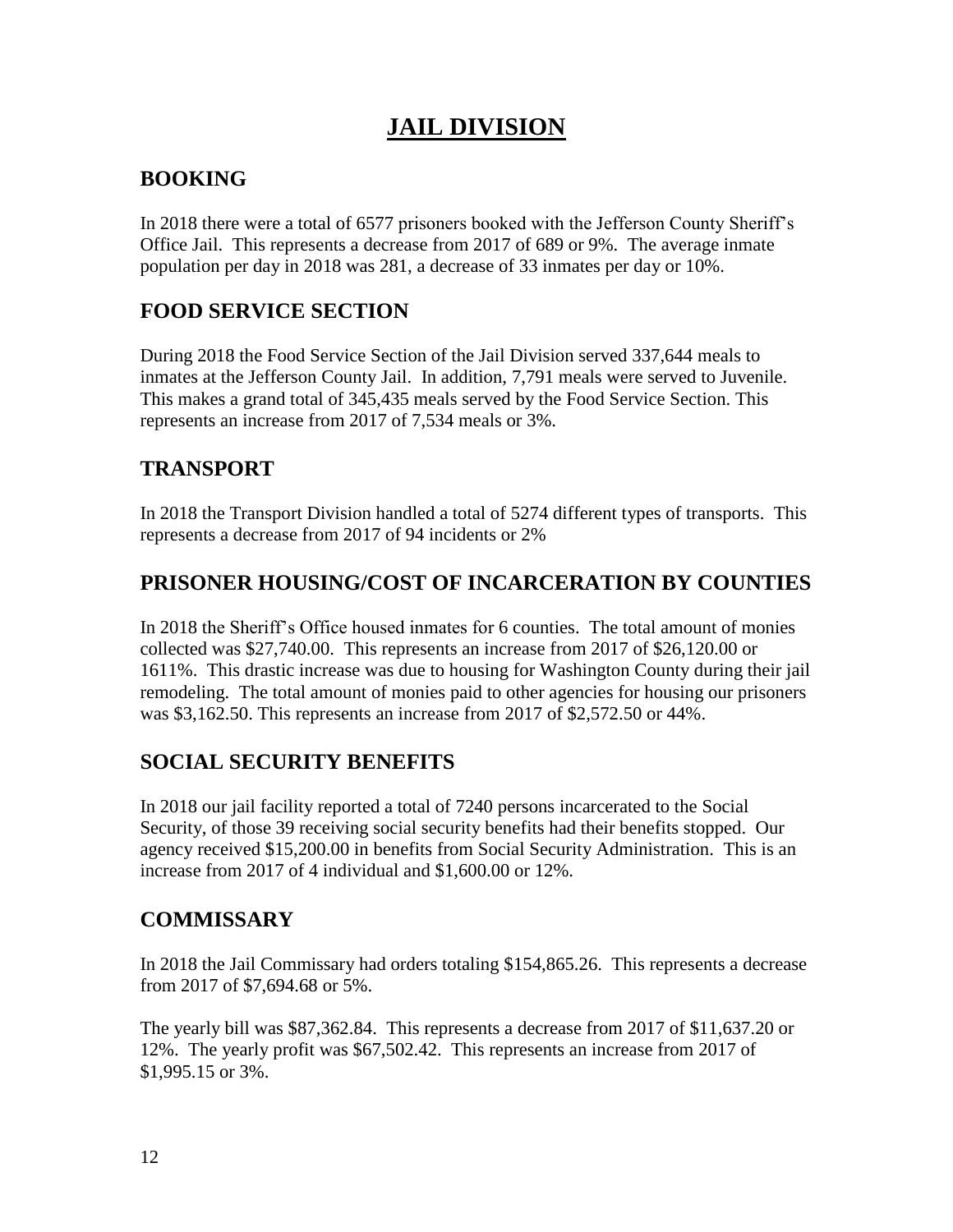## **JEFFERSON COUNTY SHERIFF'S OFFICE ZONE OFFICES**

The Jefferson County Sheriff's Office North and East Zone Offices continued to serve the public during 2018.

The North Zone Office is located at 34 Dillion Plaza, High Ridge, MO. Office hours are Monday to Friday from 9:00 to 5:00 and Saturday from 9:00 to 12:00.

The East Zone Office is located at 955 Windsor Harbor, Imperial, MO. Office hours are Monday to Friday from 9:00 to 5:00

Both locations have "Evaluators" that handle walk-in traffic as well as minor calls for service that can be handled over the phone.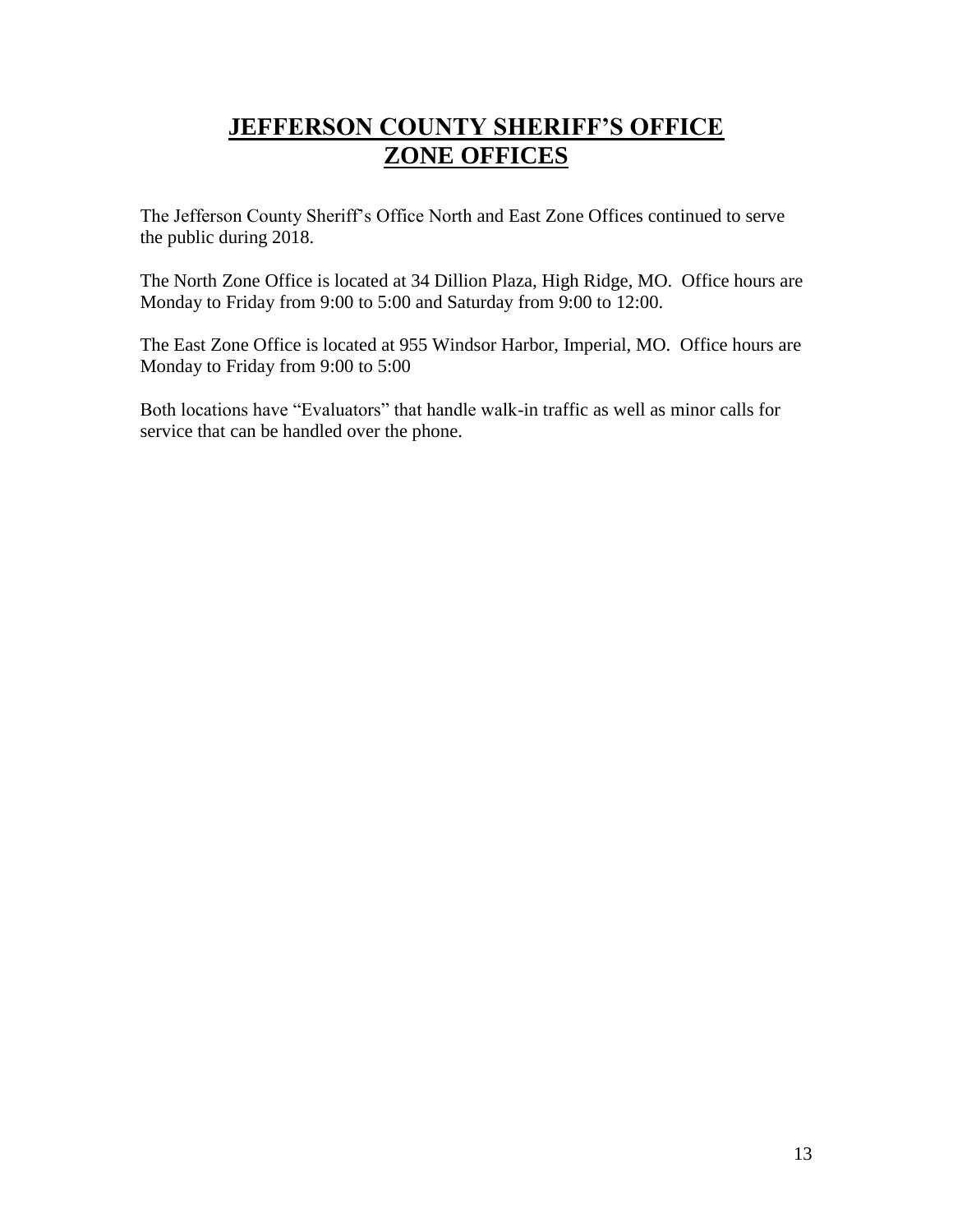## **PLATOONS**

In 2017, in an effort to increase manpower and lower response time, the Jefferson County Sheriff's Office created Four Platoons. This put Lieutenant and Sergeants back on the road to assist in patrols. The following is a breakdown of each platoon's 2018 statistics.

|                           | PLT <sub>1</sub> | PLT <sub>2</sub> | PLT <sub>3</sub> | PLT <sub>4</sub> | <b>Grand Total</b> |
|---------------------------|------------------|------------------|------------------|------------------|--------------------|
| <b>CALLS FOR SERVICE</b>  | 10,193           | 10,144           | 9,373            | 9,586            | 39,296             |
| <b>REPORTS</b>            | 2,785            | 2,639            | 2,119            | 2,650            | 10,193             |
| <b>FELONY ARREST</b>      | 285              | 211              | 319              | 274              | 1,089              |
| <b>MISDEMEANOR ARREST</b> | 396              | 241              | 461              | 493              | 1,591              |
| <b>FELONY WARRANT</b>     |                  |                  |                  |                  |                    |
| <b>APPLICATIONS</b>       | 334              | 170              | 252              | 185              | 941                |
| MISDEMEANOR WARRANT       |                  |                  |                  |                  |                    |
| <b>APPLICATIONS</b>       | 337              | 335              | 382              | 450              | 1,504              |
| <b>BODY ATTACHMENTS</b>   |                  |                  |                  |                  |                    |
| <b>SERVED</b>             | 8                | 7                | 14               | $\overline{2}$   | 31                 |
| <b>BODY ATTACHMENTS</b>   |                  |                  |                  |                  |                    |
| <b>NON-EST</b>            | 16               | 86               | 5                | 5                | 112                |
| <b>EXPARTE'S SERVED</b>   | 114              | 110              | 69               | 84               | 377                |
| <b>EXPARTE'S NON-EST</b>  | 40               | 160              | 24               | 6                | 230                |
| <b>TRAFFIC STOPS</b>      | 2,101            | 1,239            | 1,124            | 1,425            | 5,889              |
| <b>TICKETS ISSUED</b>     | 1,936            | 594              | 1,288            | 1,425            | 5,243              |
| <b>WARNINGS ISSUED</b>    | 1,187            | 876              | 582              | 845              | 3,490              |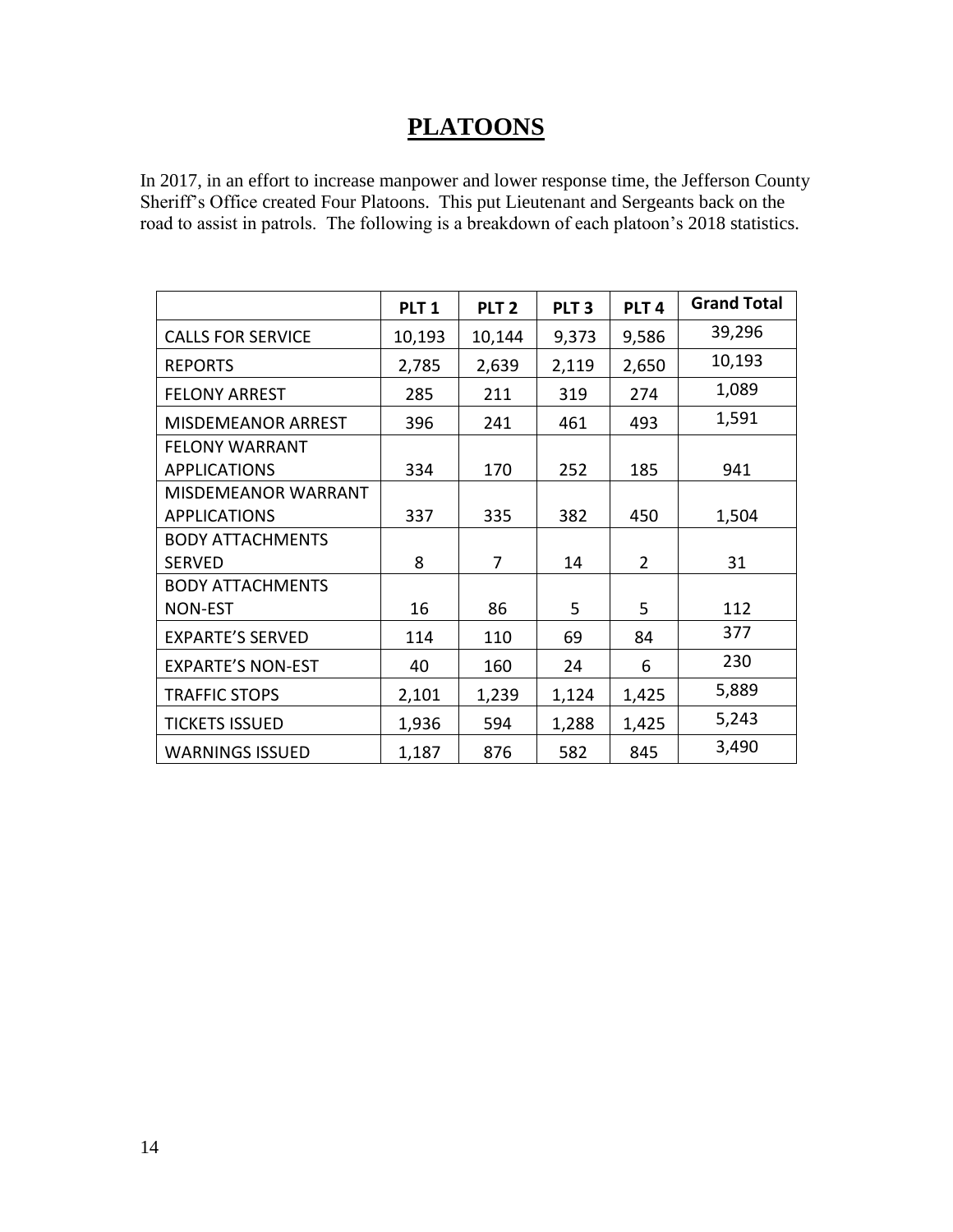## **PROFESSIONAL STANDARDS UNIT**

**Internal Affairs:** The Jefferson County Sheriff's Office Professional Standards Unit conducted a total of twenty-eight (28) Internal Affairs Investigations for the year 2018, compared to thirty-seven (37) investigations in 2017. This was nine (9) fewer investigations, or a decrease of 24 %.

Staff generated complaints consisted of a total of twenty-three (23) in 2018 compared to twenty-eight (28) in 2017. This was five (5) fewer staff generated complaints or a 17% decrease. Citizen complaints totaled five (5) in 2018, compared to nine (9) in 2017. This was four (4) less or a decrease of 44%.

**Use of Force:** Jefferson County Sheriff's Office Employees utilized force on eighty (80) occasions within the fiscal year of 2018, compared to a total of eighty-seven (87) in 2017. This is a decrease of seven (7) or 8%. As a result of the eighty (80) use of force investigations, seventy-eight (78) were justified and two (2) were justified with training.

The Jail Division had a total of forty-five (45) use of force incidents in 2018, compared to a total of thirty-one (31) in 2017. This is an increase of fourteen (14) or 31%.

Commissioned Deputies had a total of thirty-five (35) use of force incidents in 2018, compared to a total of fifty-six (56) in 2017. This is a decrease of twenty (20) or 37%.

The Professional Standard Unit's Internal Affairs Inspector conducted forty-three (91) Background Investigations in 2018 compared to fifty-three (46) in 2017. This is an increase of forty-five (45) or (97%).

The Professional Standard Unit's Internal Affairs Inspector conducted forty-seven (47) Computer Voice Stress Analysis tests in 2018 compared to thirty-seven (37) in 2017. This is an increase of ten (10) or 27%. Of the thirty-seven (47) CVSA's conducted, thirty-six (36) were pre-employment and eleven (11) were criminal in nature.

**Accident Review Board:** In 2018 there were a total of twenty-nine (29) internal accidents reviewed, compared to a total of thirty-seven (37) in 2017. Of the twenty-nine (29) reviewed in 2018, eighteen (18) were determined to be non-negligent in nature with nine (9) found to be negligent. Two (2) are pending the review process.

In 2017 there were a total of thirty-seven (37) accidents, with twenty-five (25) determined to be non-negligent, and twelve (12) determined to be negligent.

There were eight (8) fewer internal accidents in 2018 compared to 2017. This is a decrease of twenty-one and a half (21.5) percent. There were twenty-five (25) negligent accidents in 2017 compared to nine (9) in 2018. This is a decrease of sixty-four (64) percent.

The Professional Standards Unit assisted in one (1) Sheriff's Citizens Academies.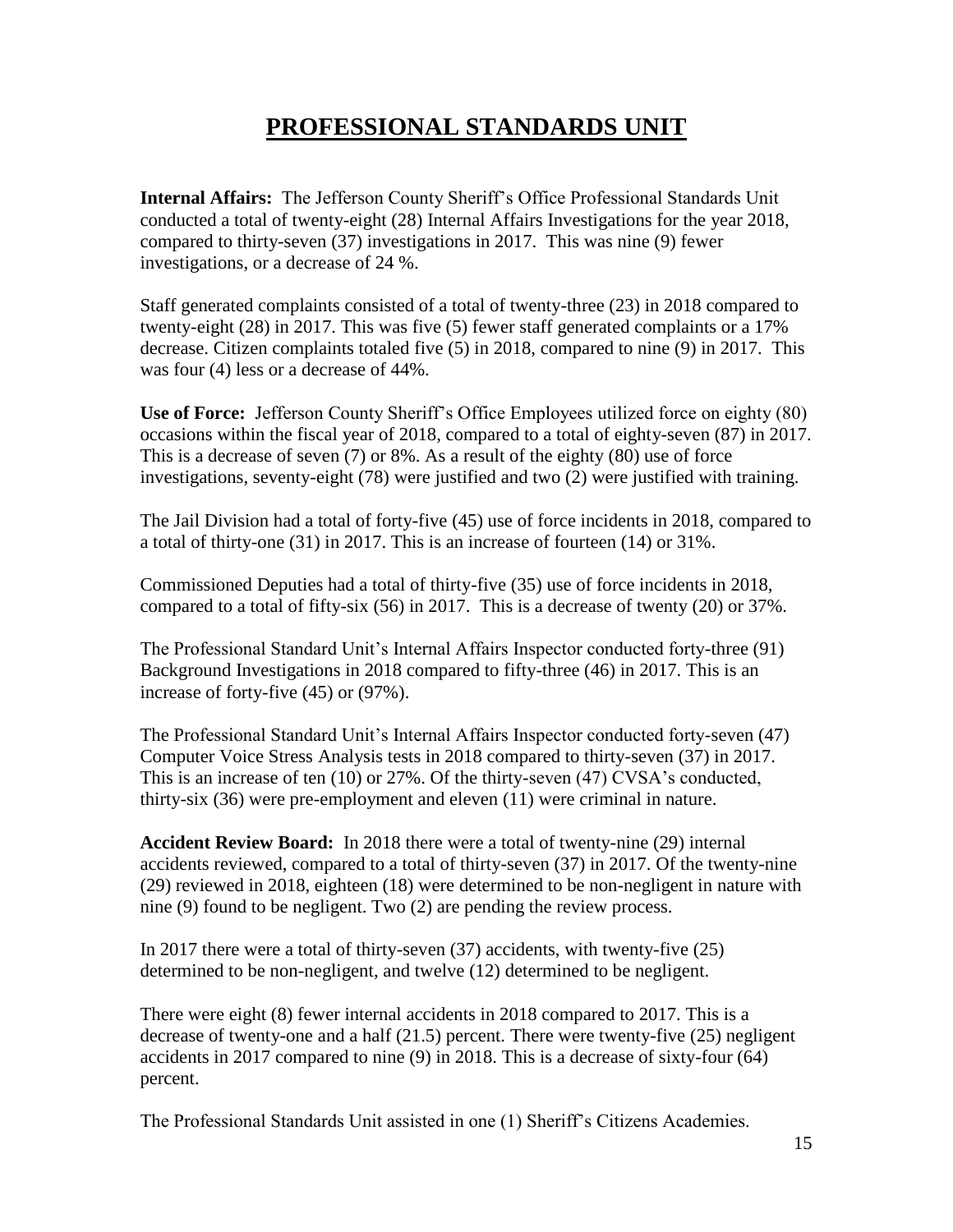The Jefferson County Sheriff's Office received CALEA Recertification at the CALEA Conference in March 2017.

The Professional Standards Unit began conducting audits of all divisions in 2006. The Professional Standards Unit continued conducting Audits and Staff Inspections in 2018 of all individual Divisions of the Sheriff's Office. A total of twelve (12) were conducted within the fiscal year of 2017.

The above statistical information is compiled for Yearly analysis and reports as required for CALEA standards, proofs and compliance. These statistics are also reviewed monthly and quarterly during meetings with the command staff.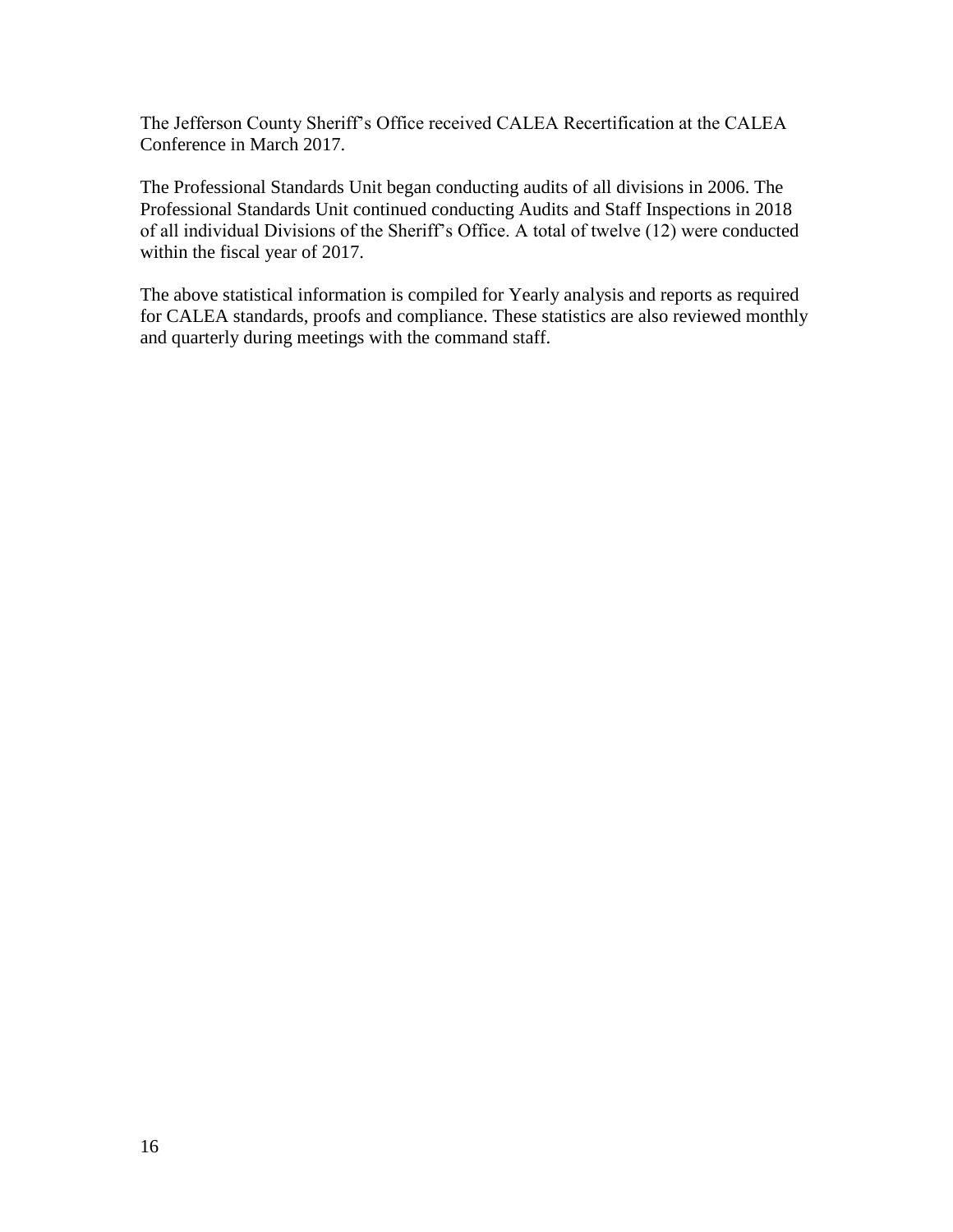## **VICTIM SERVICES COORDINATOR**

During the year 2018 there were 1001 domestic violence reports reviewed by the Victim Services Coordinator. The total number is a 12% increase from last year's number of 1131. Of the reports reviewed, 269 or 27% were repeat calls. There were 156 contacts made with victims of domestic violence for the purpose of education and referral.

The Victim Services Coordinator also serves as Project Director DVERT (Domestic Violence Enhanced Response Team). The DVERT Unit received 241 referrals.

The Victims Services Coordinator handled 196 phone calls in 2018 regarding case status or information regarding the court process. There were 14 new deputies that received orientation regarding domestic violence. There were 13 Crime Victim Verification forms completed. The Victim Services Coordinator attends community meetings such as the Family Violence Council and DVERT Team Meetings and attended a total of 23 meetings and trainings this year. Public relation contacts with fellow community agencies and organizations totaled 183.

## **SEX OFFENDER REGISTRATION**

The Victim Services Coordinator also handles Sex Offender registration for the Sheriff's Office and answered 772 calls and e-mails with questions regarding the sex offender registration policies. At the end of 2018 there were a total of 478 sex offender registered in Jefferson County. There were 1868 sex offender registrations completed in 2018, and the Prosecuting Attorney's office filed charges on 8 offenders that have failed to register. Address verifications were requested and completed on 604 offenders.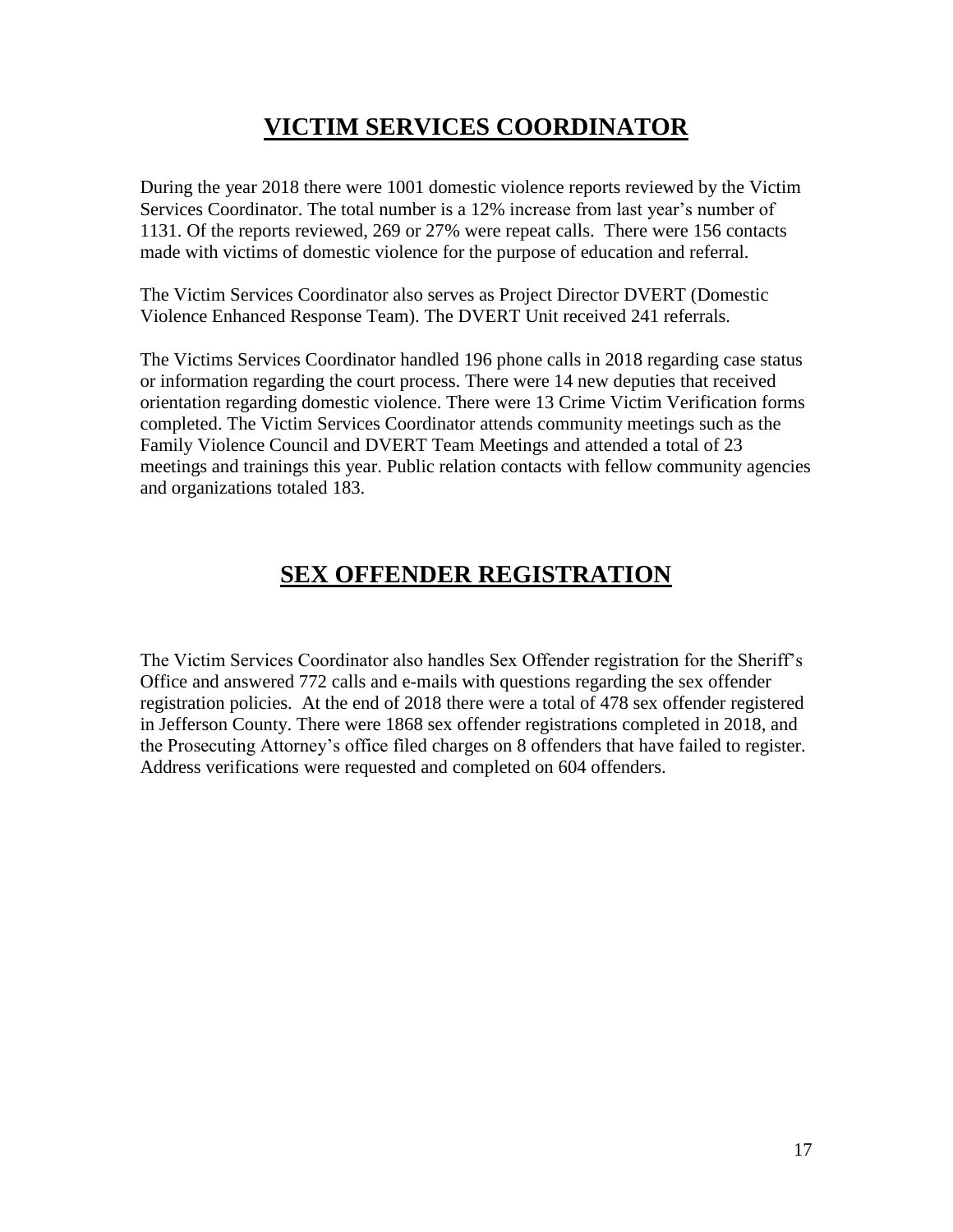#### **DETECTIVE BUREAU**

In 2018 the Detective Bureau handled 1270 new cases. This represents an increase from 2017 of 49 or 4%.

The Digital Forensics Unit was added to the Detective Bureau in 2018. The technician examined 14,698 Gigabytes related to 139 items involving 69 cases.

In addition to Jefferson County cases assigned, detectives spent a total of 141 hours in court this represents an increase from 2017 of 50 hours or 55%. Detectives worked 234 hours on Major Case Squad investigations, which is a decrease from 2017 of 130 hours or 36%. Detectives also worked 297 hours assisting other agencies, which is a decrease from 2017 of 264 hours or 47%.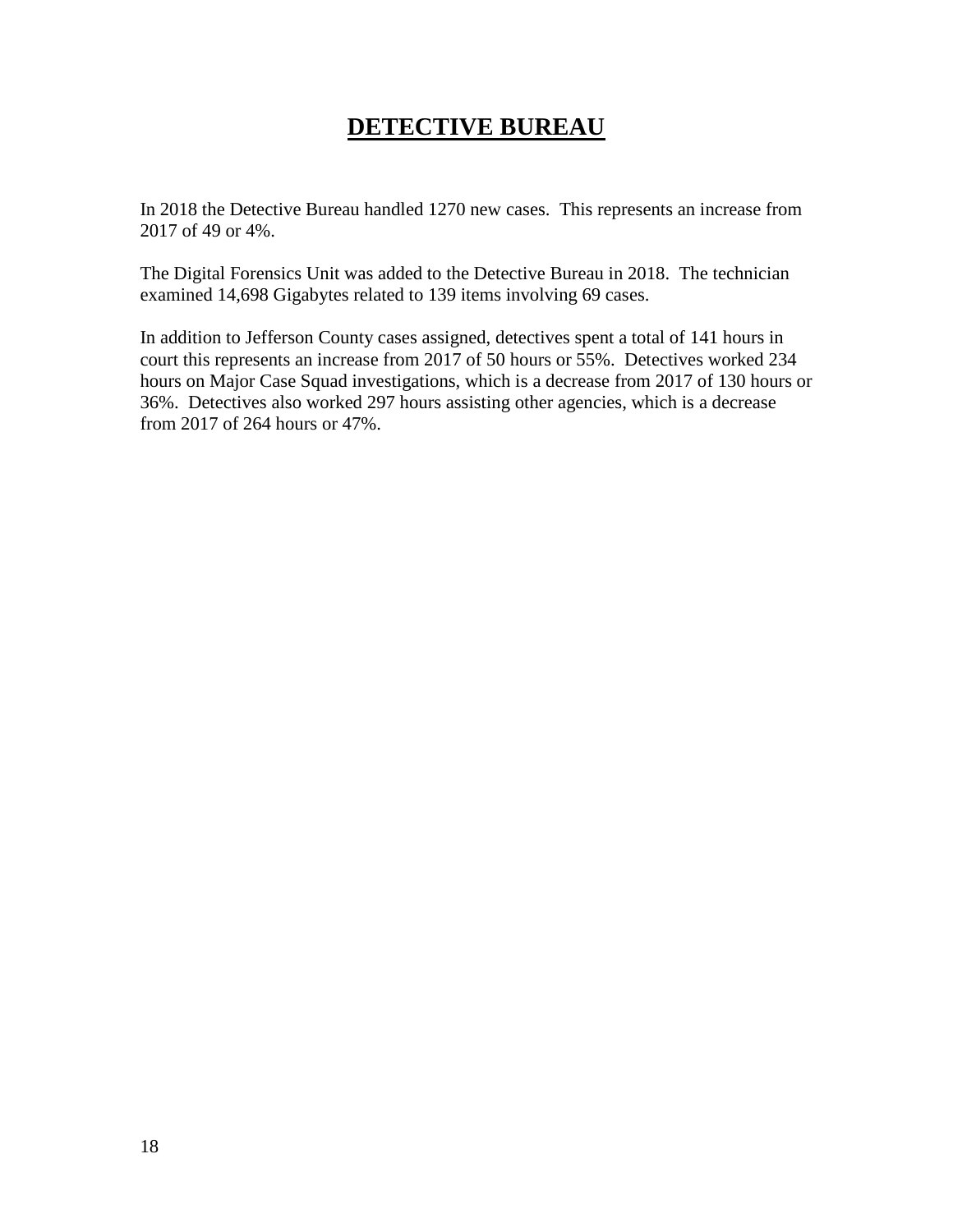## **DRUG TASK FORCE**

During 2018, the Jefferson County Municipal Enforcement Group, Drug Task Force, generated 106 new cases. JCMEG investigators conducted 34 covert purchases of illegal narcotics. These illegal narcotic purchases were as follows: 9 marijuana (this also includes THC wax), 14 methamphetamine ice/powder, 3 fentanyl, 7 cocaine, and 1 psilocybin mushrooms. These numbers represent an overall decrease from 2017 by - 39.29%.

In 2018, JCMEG investigated 124 intelligence reports. This represents a decrease of - 26.19% from 2017. Narcotic detectives signed and utilized 31 new informants. This represents a slight decrease of -11.43% from 2017.

During 2018, JCMEG seized \$203,668 from suspected drug offenders. This \$617,928 decrease is largely due to a \$540,000 single cash seizure in 2017. While the legalization of marijuana across the states has allowed JCMEG to seize several thousand dollars in currency, the cash seizure in 2017 was an anomaly. Nonetheless, the amount of marijuana and THC wax seized in 2018 increased from 29,897 grams in 2017 to 361,859 grams in 2018.

In 2018, JCMEG seized 16 recovered methamphetamine incidents or methamphetamine laboratories. This represents a decrease of -51.52% from the 33 recovered in 2017. In addition, the greatest amount of methamphetamine incidents or laboratories were recovered in the unincorporated areas of Jefferson County. As it is known, the decreasing amount of customary methamphetamine laboratories has caused an increase in the amount of methamphetamine ice being produced. JCMEG seized 25,647 grams of methamphetamine ice in 2018 versus the 4,078 grams seized in 2017.

Throughout 2018, JCMEG seized 180 grams of cocaine which was a -20% decrease from the 226 grams of cocaine seized in 2017.

The opioid epidemic is still flourishing within Jefferson County. The amount of heroin seized in 2018 increased from 19 grams in 2017 to 65 grams in 2018. Also, the amount of prescription drugs increased to 1,158 pills seized in 2018 from the 196 pills seized in 2017. During 2018, the JCMEG detectives seized 50 grams of the narcotic fentanyl. This is an increase from the 7.60 grams seized in 2017. Fentanyl is a synthetic opioid and is 50 times (or more) stronger than morphine. There has been a trend of mixing the fentanyl with cocaine or heroin due to its low price.

The JCMEG has always played an integral part in the dismantling of Drug Trafficking Organizations; however, the unit has been focusing its attention on the organizations with copious amounts of illegal drugs. In 2017, the JCMEG disrupted or dismantled six DTO's which is a slight decrease in 2018 of five dismantled or disrupted DTOs. Also, due to the large scale of narcotics crossing state lines, the JCMEG has started diligently working on highway interdiction to hinder the massive amounts of illegal drugs coming into our county. The JCMEG has also started focusing on the drug sales and trafficking within the hotels in our county.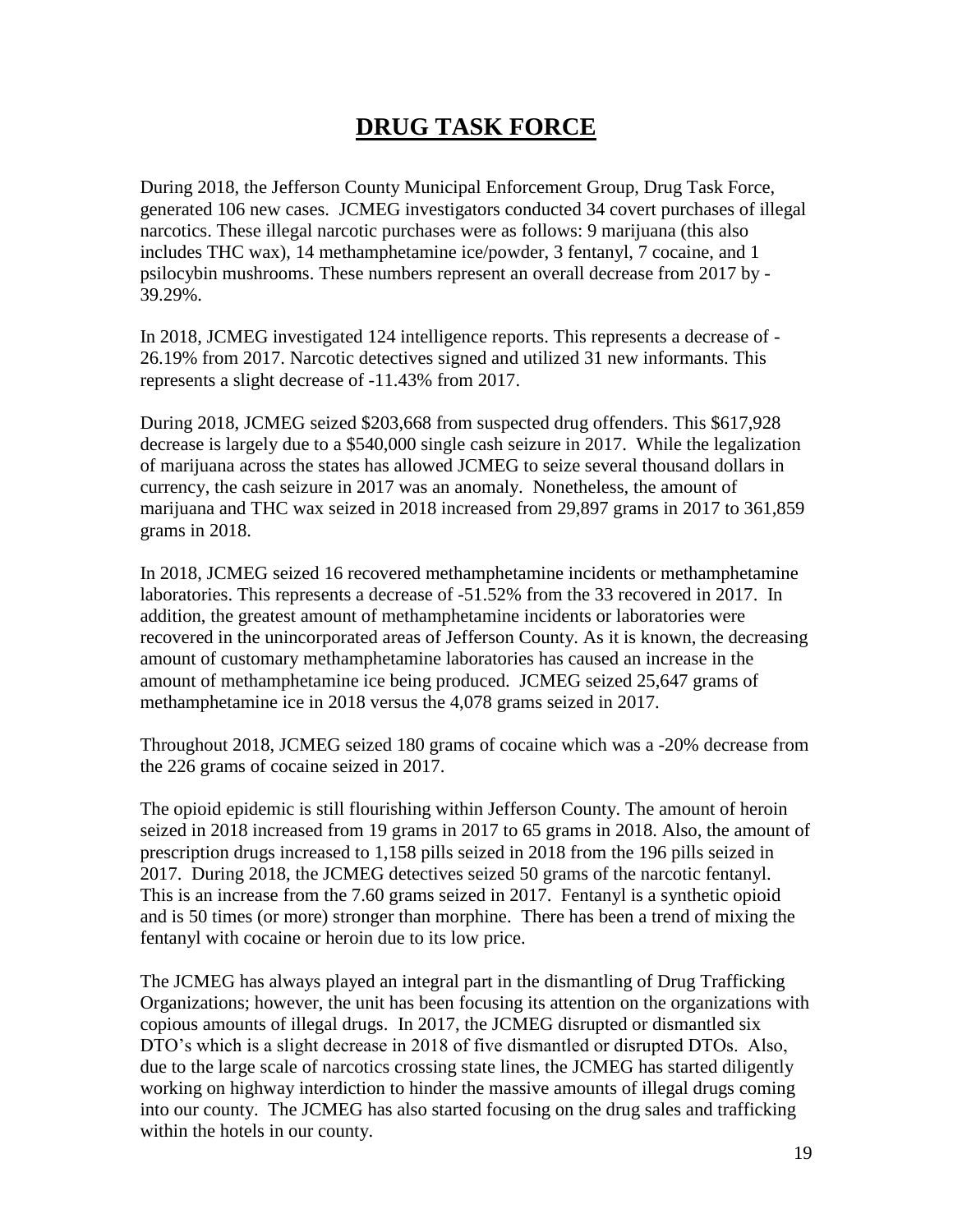In an effort to make citizens aware of the increasing illegal drug epidemic, JCMEG frequently presents educational material to community groups and school districts. The educational material ranges from how to prevent drug abuse, when to expect drug abuse and the recent drug trends. In 2018, JCMEG gave presentations to 1,094 citizens and students.

In summary, the JCMEG has seen a decrease in the number of new cases, new informants, covert drug buys and the use of intelligence reports. This decrease could be accredited to the transfer of members within JCMEG and the small number of detectives required to cover such a vast area of increasing illegal drug use.

Although JCMEG has had a decrease in some areas during 2018, the overall amounts of drugs purchased and/or seized has dramatically increased. This increase can be attributed to the legalization of marijuana across the states and the decrease in customary methamphetamine labs.

As stated prior, the JCMEG has placed its focus on the more extensive Drug Trafficking Organizations and hotel/motel drug trafficking. This focus can attribute both a decrease and increase in the JCMEG statistical numbers. While the more extensive DTOs contribute to the large amounts of illegal drugs being seized, it can also cause a negative effect in some areas due to the longer investigation time.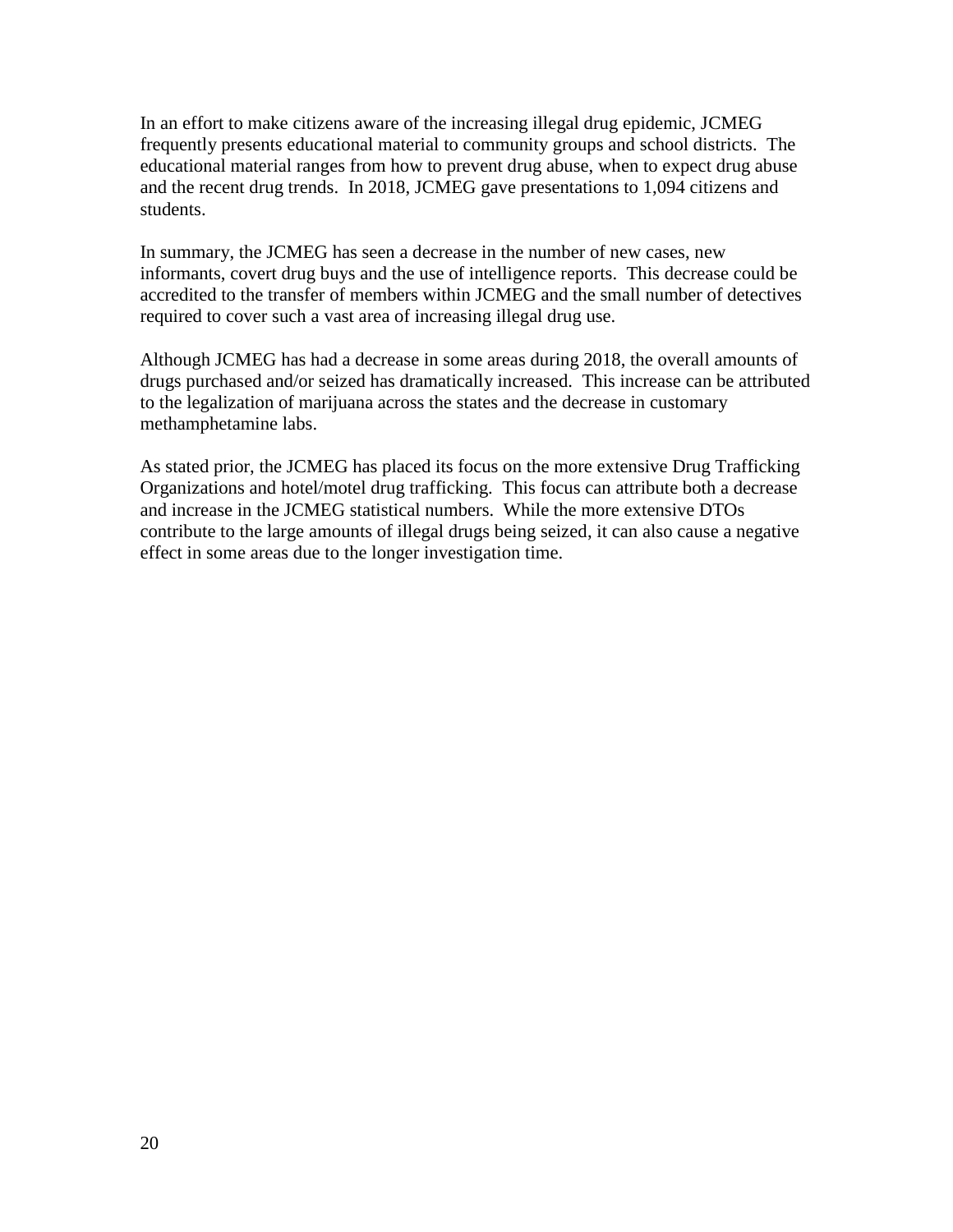## **CRIMINAL IDENTIFICATION UNIT**

The Evidence Technician responded to 27 crime scenes, 22 fire scenes, and 9 vehicle scenes in 2018. This represents an increase of crime scenes from 2017 of 3 or 12% a decrease of fire scenes from 2017 of 13 or 37% and a decrease of vehicle scenes from 2017 of 10 or 53%.

In addition to the above in 2018, the Criminal Identification Division / Evidence Technician processed numerous pieces of evidence, photo requests, fingerprinting assignments, and federal firearm license requests.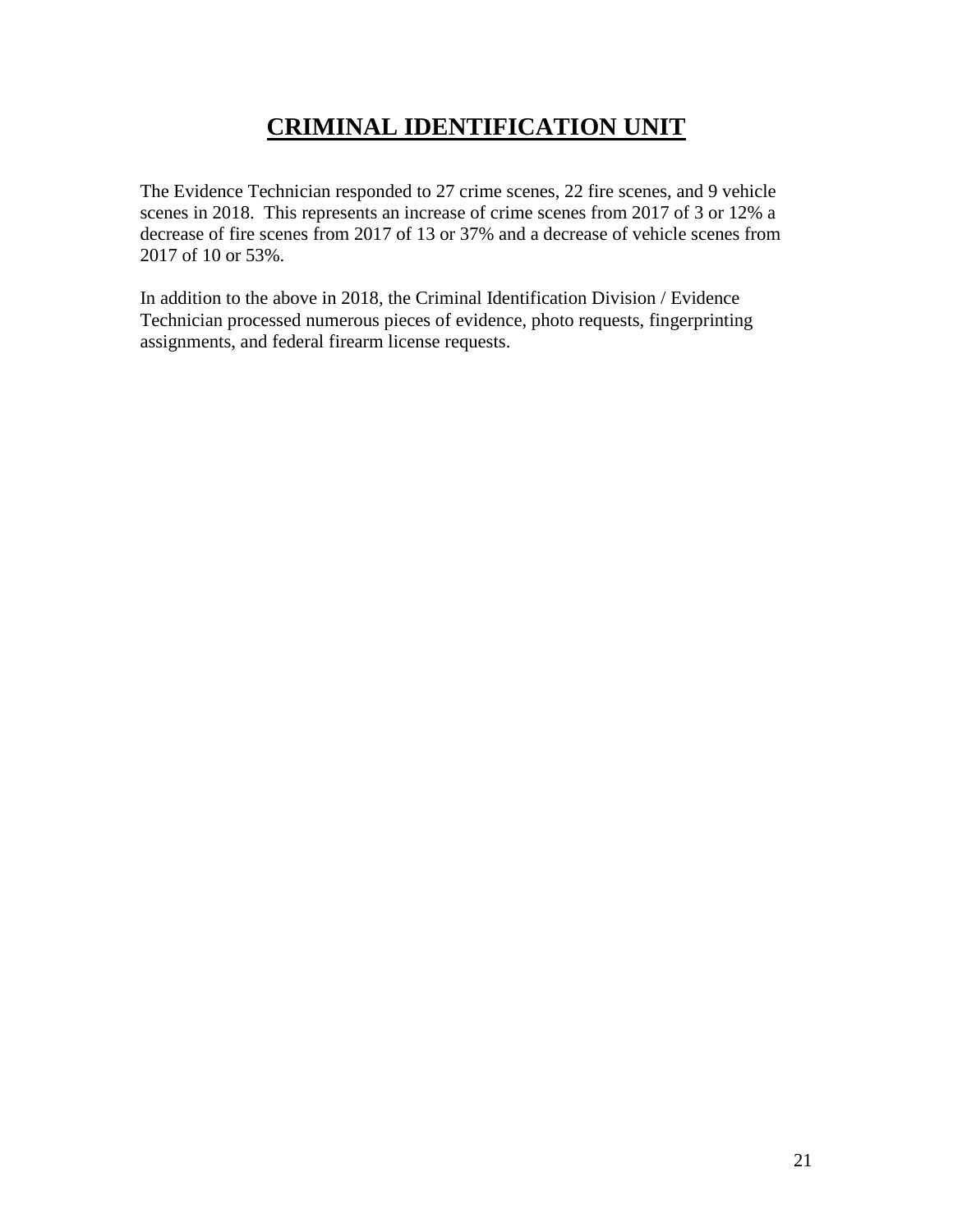## **CHILD FATALITY REVIEW BOARD**

In 2017 there were a total of 10 cases reviewed by the Child Fatality Review Board. This represents an increase from 2017 of 1 or 11%. Of these cases 6 were investigated by the Jefferson County Sheriff's Office. The 6 investigated by the Jefferson County Sheriff's Office represent no change from 2017.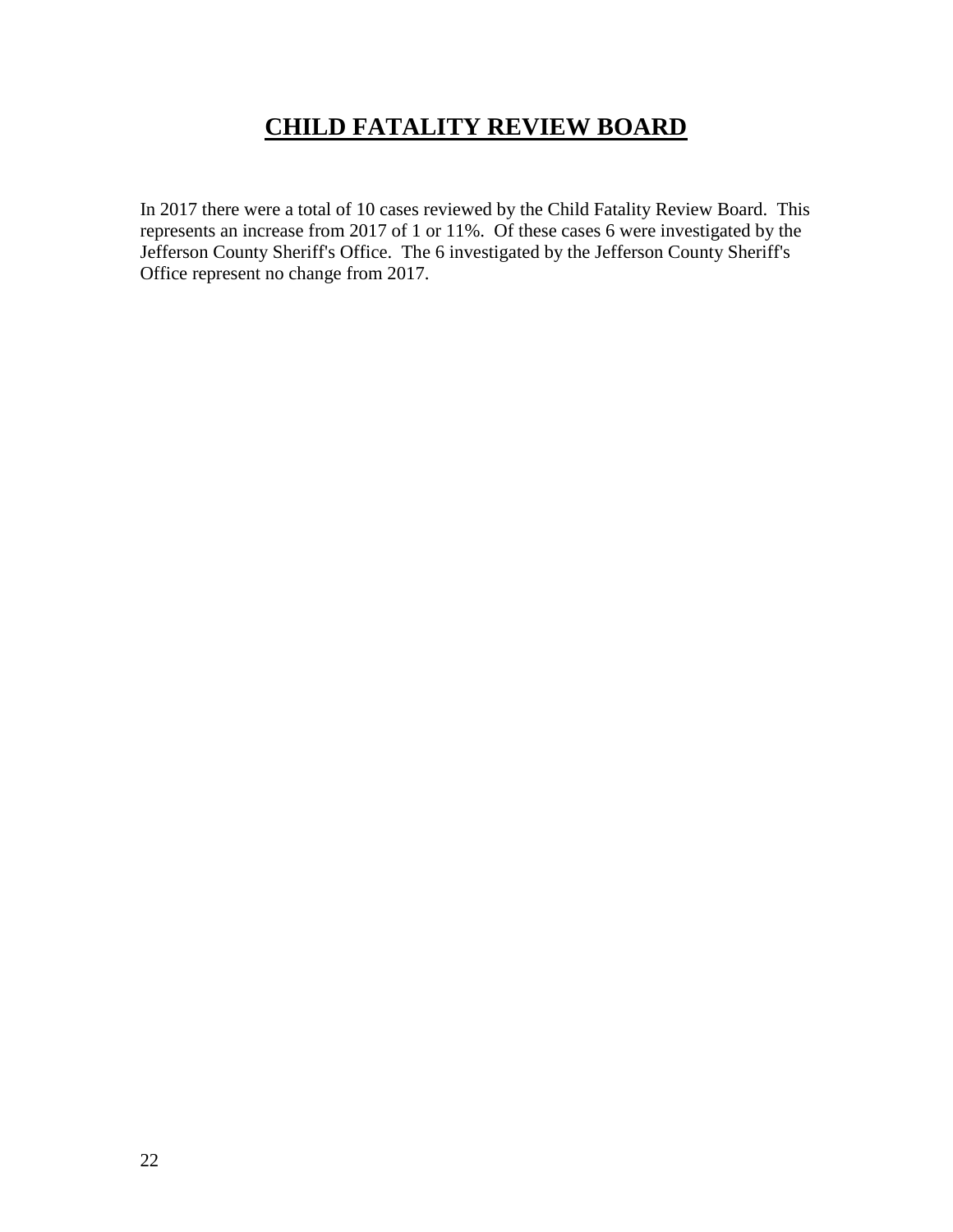## **S.W.A.T.**

#### **(SPECIAL WEAPONS AND TACTICS TEAM)**

The current makeup of the Jefferson County S.W.A.T., as of the end of 2018, includes 17 Jefferson County Deputies, 1 Arnold Police Officer, 1College Campus Police Officers, and 1 Rock Community Paramedic. The team is led by 1 Jefferson County Corporal (Team Leader) and 1 Jefferson County Sergeant (Team Commander). In addition, the team is supported by 5 active Crisis Negotiators.

#### **TEAM UTILIZATION**

During 2018 S.W.A.T. was utilized in 34 incidents. This represents an increase from 2017 of 7 or 26%.

#### **TEAM TRAINING**

The S.W.A.T. Team conducted 4,544 cumulative hours of in service training. This represents an increase from 2017 of 680 or 18%.

Six members attended the 2018 N.T.O.A. Conference

Two members attended Simulation Instructor School (3 days)

One member attended Breaching Instructor School (3 days)

One member attended Flashbang Instructor School (1 day)

Four members attended Basic SWAT School (1 week)

One member attended SWAT Team Leader Development (1 week)

Four members attended Pepperball Instructor School (2 days)

Fifteen members attended Breacher Instructor School (3 days)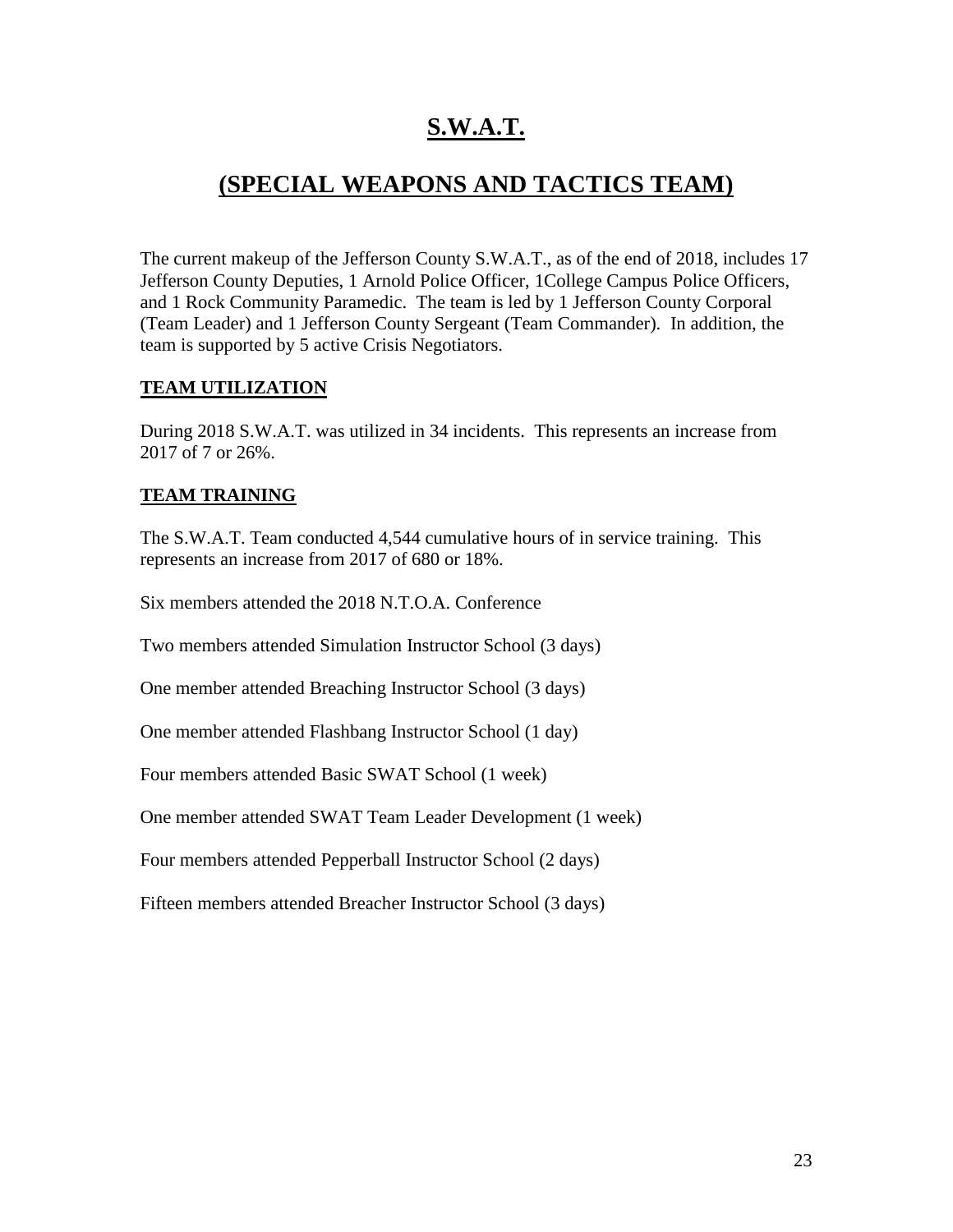#### **TRAFFIC ENFORCEMENT UNIT**

The main focus of the traffic enforcement unit is to reduce the number of fatalities, injuries, and non-injury crashes on county roadways.

All deputies assigned to the unit have attended different types of training to better enable them to function as a traffic enforcement unit.

## **2017 – 2018 Comparisons**

|                         | 2017              | 2018 |
|-------------------------|-------------------|------|
| <b>Fatality Crashes</b> | $\mathbf{\Omega}$ |      |
| <b>Injury Crashes</b>   | $\mathbf{\Omega}$ |      |
| Non-Injury Crashes      | 11                |      |
| <b>Tickets Issued</b>   | 421               | 211  |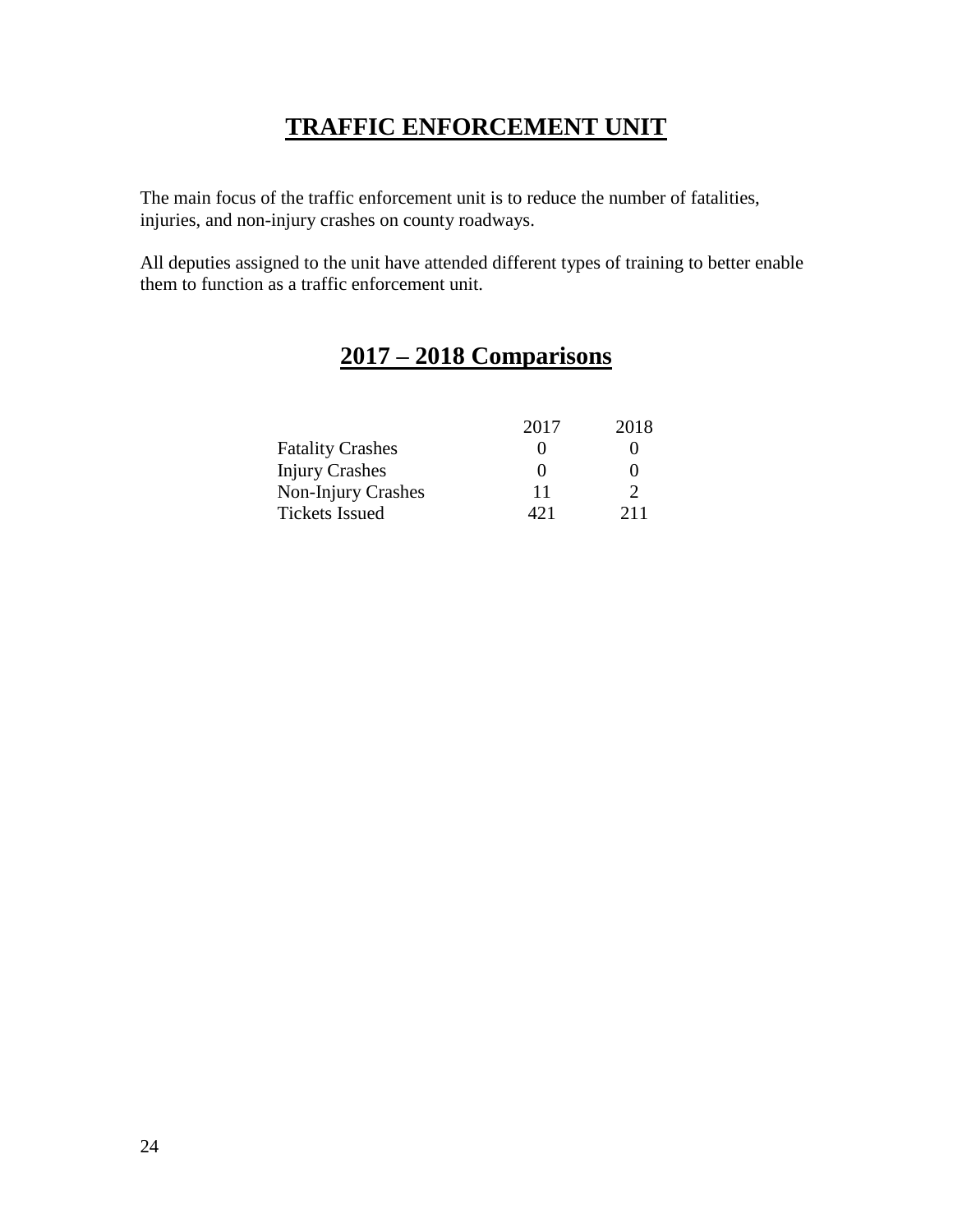#### **DWI ENFORCEMENT UNIT**

In October 2009 the Jefferson County Sheriff's Office created a DWI Enforcement Unit. The unit was established by a grant from MoDot Division of Highway Safety. The unit consists of four deputies.

The main focus of the DWI Enforcement Unit is to reduce the number of fatal and injury crashes by identifying and apprehending impaired drivers. The unit is also tasked with increasing public awareness and driving impaired education.

|                                 | 2017 | 2018 |
|---------------------------------|------|------|
| <b>DWI</b> Arrest               | 146  | 182  |
| <b>Speeding Violations</b>      | 122  | 141  |
| <b>Stop Sign Violations</b>     | 17   | 54   |
| Driving While Revoked/Suspended | 51   | 83   |
| <b>Seatbelt Violations</b>      | 164  | 93   |
| Non-Moving Violations           | 574  | 392  |

#### **2017 – 2018 Comparisons**

## **AGENCY – WIDE DWI ARREST**

In 2018 there were a total of 346 DWI arrests handled by the Jefferson County Sheriff's Office. This represents an increase from 2017 of 5 or 1.5%.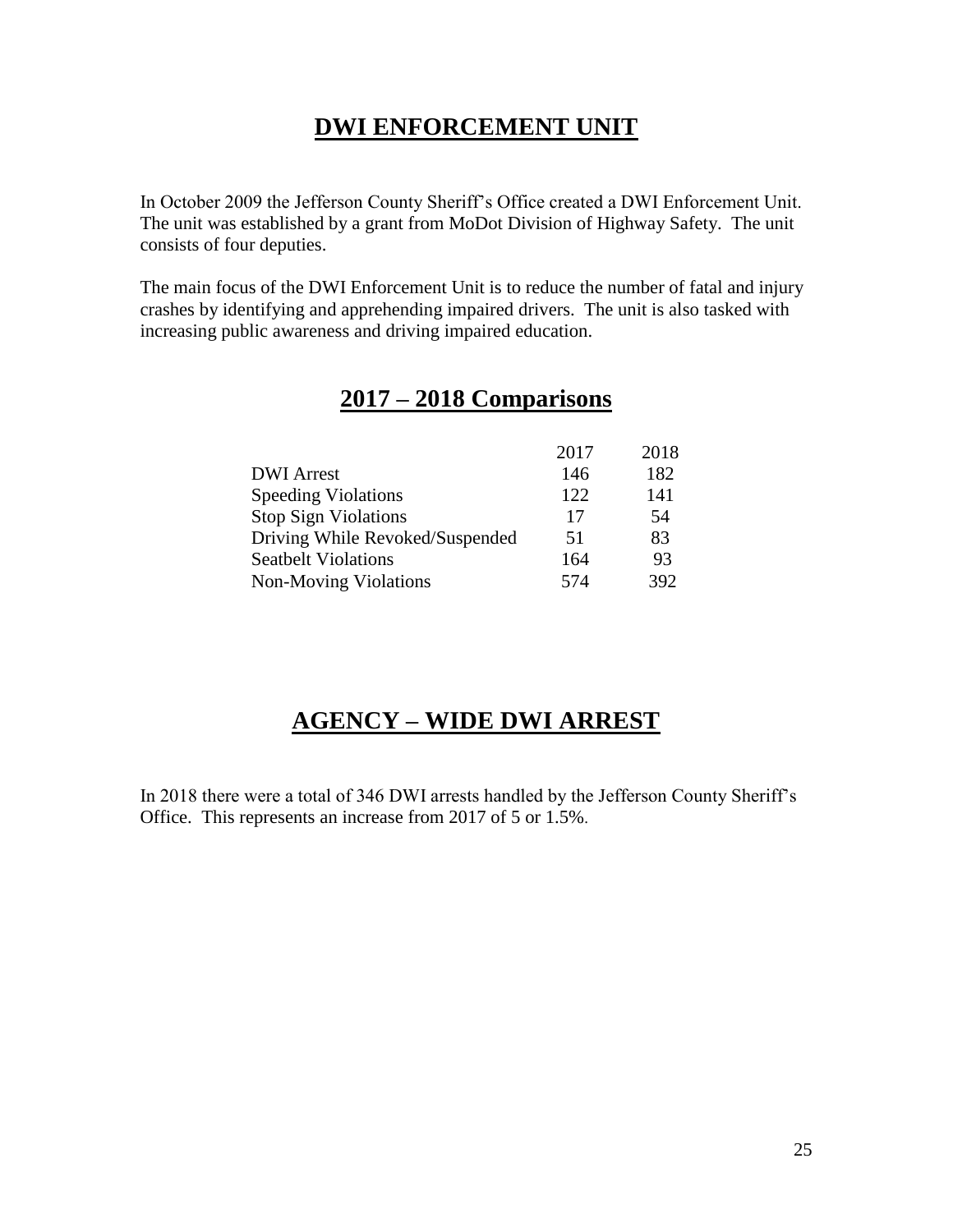#### **CANINE UNIT**

The Canine Unit currently has 5 K-9 assigned. The Canine Unit continues to be a force multiplier with the Unit making numerous drug arrest and being instrumental in seizing cash and narcotics.

#### **2017 – 2018 Comparisons**

|                         | 2017 | 2018 |
|-------------------------|------|------|
| Calls for Service       | 174  | 194  |
| Arrest                  | 15   | 21   |
| <b>Public Relations</b> | 13   | 38   |
| <b>Narcotics</b>        | 98   | 87   |
| Tracking                | 42   | 29   |
| Building/Area Search    | 15   | 16   |
| <b>Article Search</b>   | 6    |      |

Throughout the duration of 2018, the Canine Unit was requested to assist other agencies 14 times.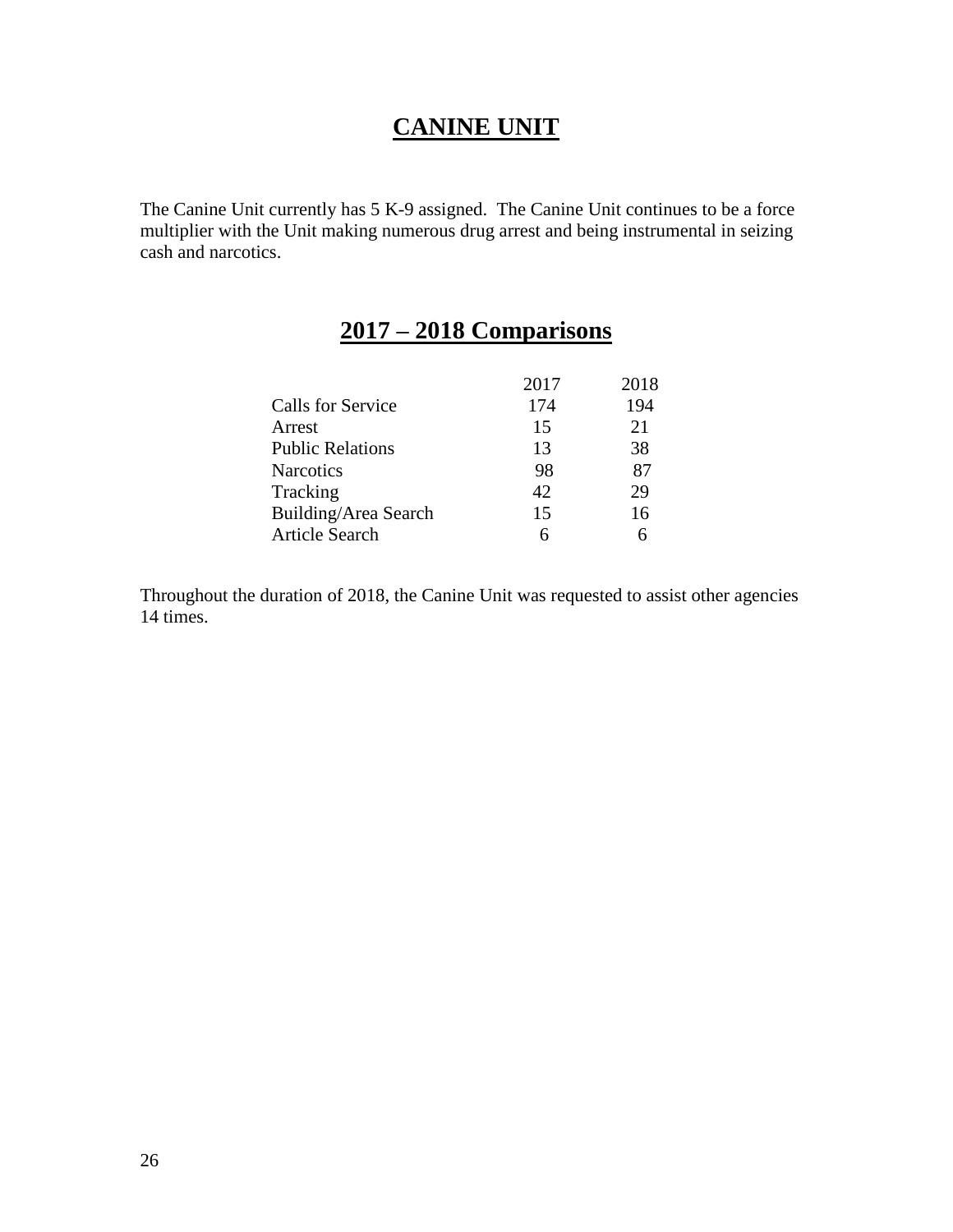#### **COMMUNITY RELATIONS UNIT**

During 2018, the Community Relations Unit (to include Honor Guard/21 Gun Salute) participated in 107 Public Relation events. This represents a decrease from 2017 of 2 or 2%.

Meeting attended included, but not limited to, S.A.V.E., Victim Impact Panel, civic organizations, local governments, roll call, and school related meetings. The Community Relations Unit attended 62 meetings; this represents a decrease from 2017 of 18 or 23%.

The Community Relations Unit training is comprised of conferences, CEUs, interoffice training, Active Shooter in Schools, Mental Health related training, Drugs, Alcohol, miscellaneous conferences and web-based trainings.

|                                        | 2017 | 2018 |
|----------------------------------------|------|------|
| Meetings Attended                      | 80   | 62   |
| <b>Public Relations</b>                |      |      |
| (Parades, Fairs, Child Fingerprinting) | 109  | 107  |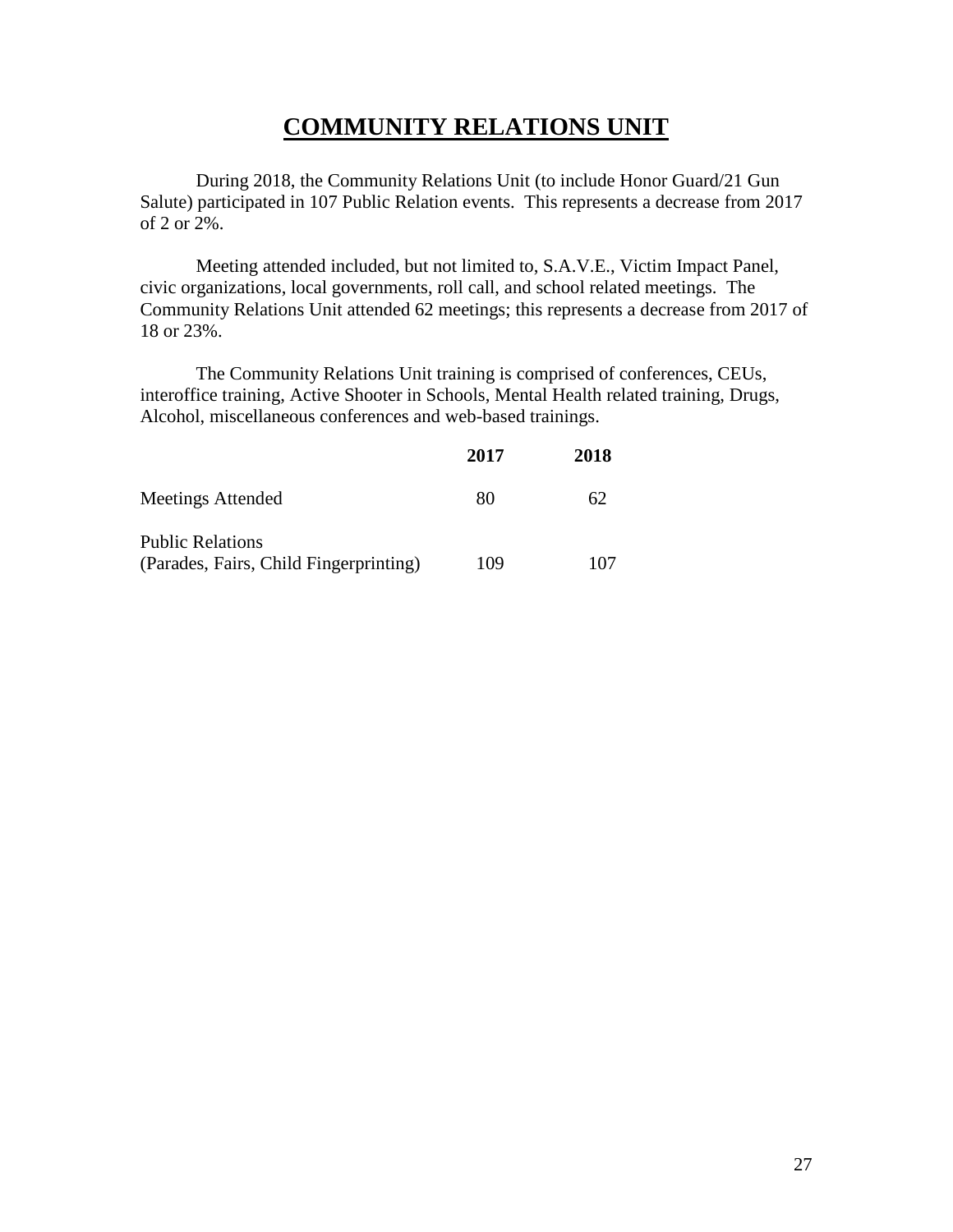## **SHERIFF'S CITIZEN ACADEMY**

The first Sheriff's Citizen Academy was established in September of 1998, since its inception there have been 37 graduating classes.

The Sheriff's Citizen Academy allows citizens an insight into some of the duties of a Jefferson County Sheriff's Deputy. This twelve-week class meets once a week for a three-hour period. Instructors are current command level officers and/or officers specializing in a particular field.

During the academy, citizens are introduced to various topics to include administrative functions, community relations, special operations, methods of investigation, specialty fields, use of force scenarios, and uniform patrol responsibilities. Tours are also incorporated into this twelve-week course. Graduates of the Sheriff's Citizen Academy always seem to enjoy the "ride-along" with a Deputy and participating in firearms training by using the firearms simulator.

After graduation graduates may join the S.A.V.E. (see related section for further information) organization and volunteer their services if they wish.

To request enrollment into the Sheriff's Citizen Academy, citizens may contact the Sheriff's Office at 636-797-5028 for an application. Classes are normally offered twice a year and are kept small for better hands-on and class participation.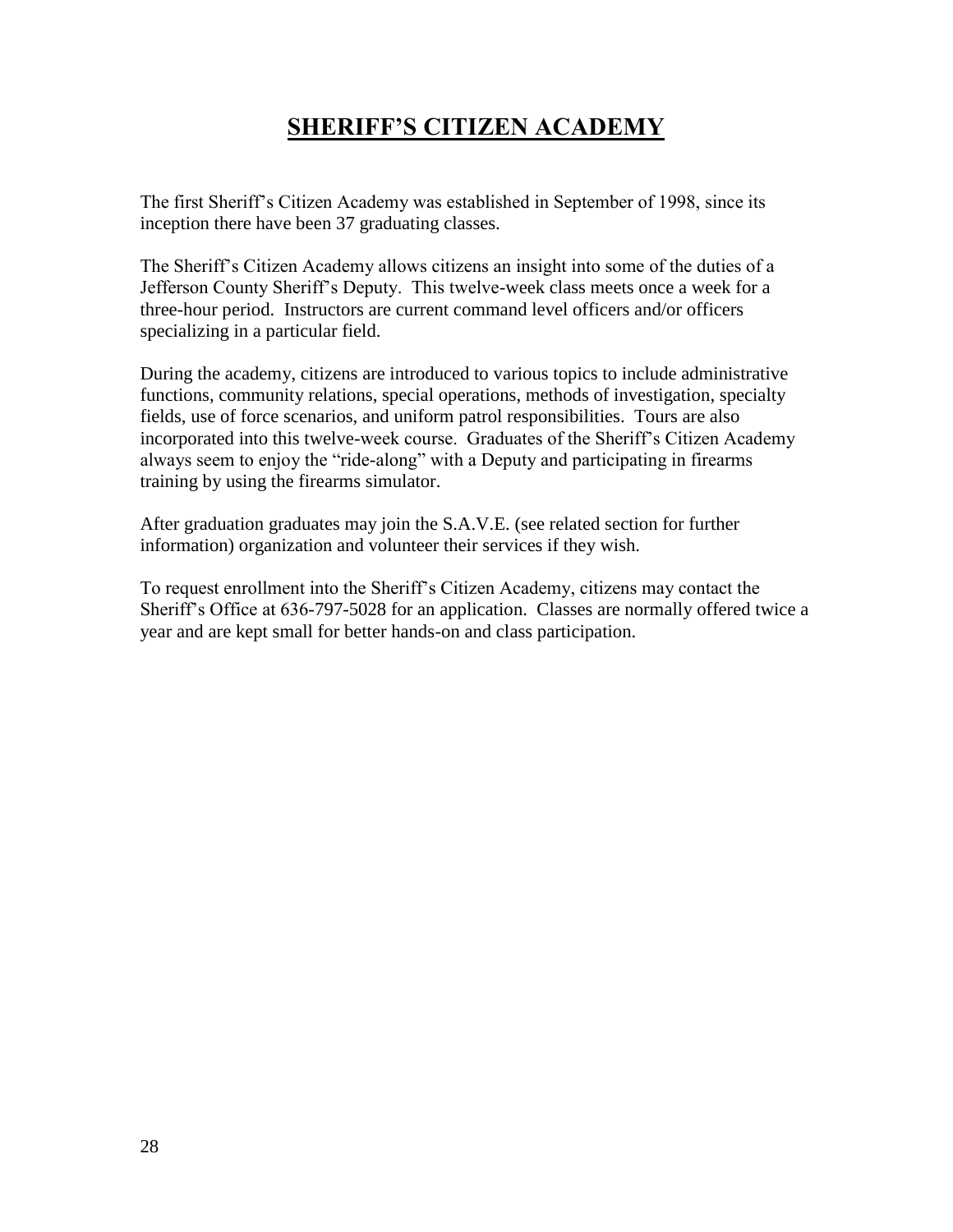## **SHERIFF'S ALUMNI VOLUNTEER ECHELON (S.A.V.E.)**

The Sheriff's Alumni Volunteer Echelon (S.A.V.E.) volunteers have assisted the Sheriff's Office in various community events throughout the year. The members have been trained in the basic functions of community relations and contribute valuable manhours in child fingerprinting, sewing, filing, DWI impact panel, and sex offender registration.

S.A.V.E. contributed 495 hours of community serves directly to the Sheriff's Office; this represents a decrease from 2017 of 33 hours or 6%.

There were 42 active members in 2018. This represents a decrease from 2017 of 4 or 8%.

The following is a breakdown of the annual savings (using the median hourly rates) for the Sheriff's Office, attributable to S.A.V.E., for the past year in the various divisions.

#### CLERICAL

495 hours  $X$  \$14.82 = \$7,335.90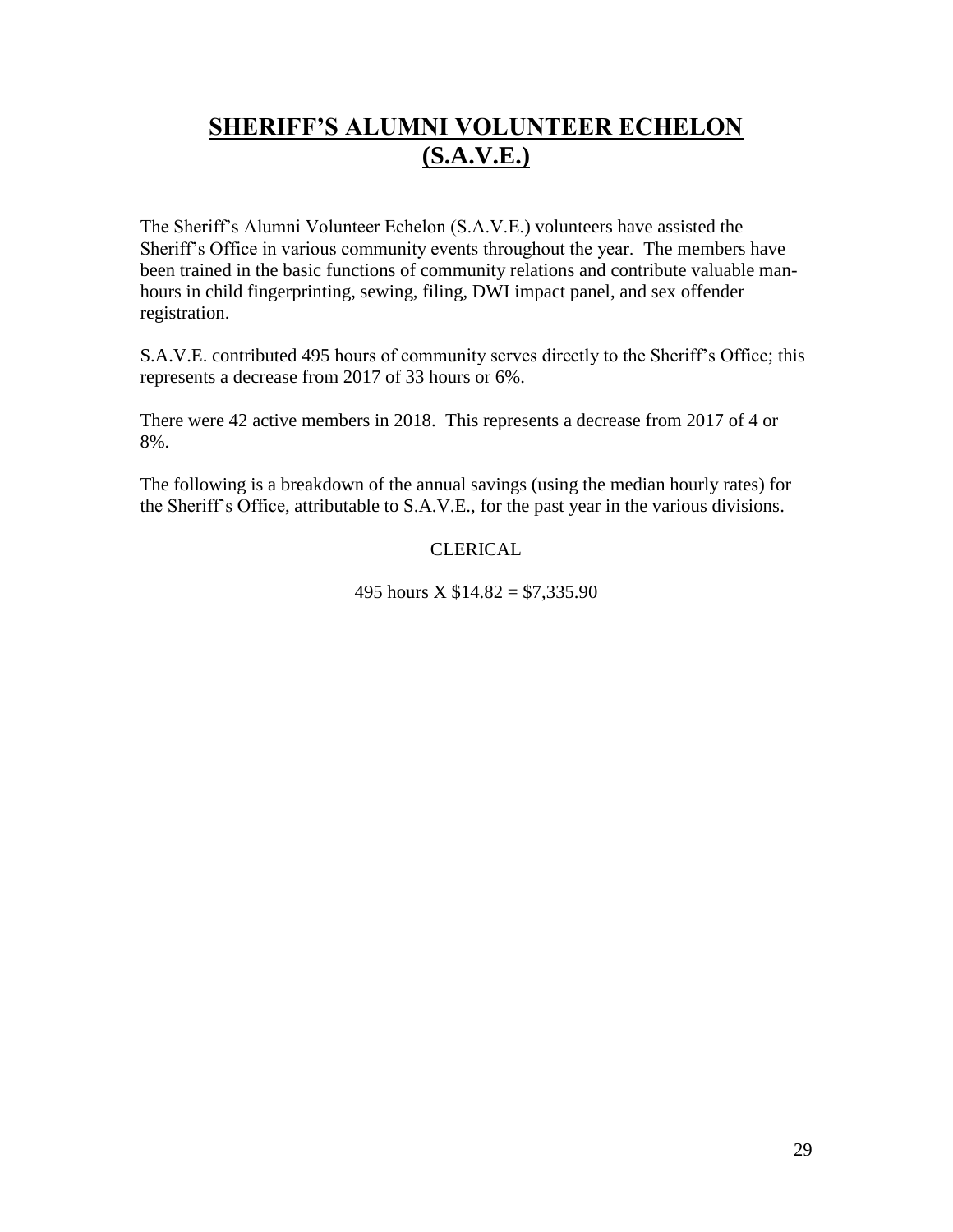#### **SCHOOL RESOURCE OFFICER**

 In 2018 the Jefferson County Sheriff's Office continued to work in concert with several school districts, within the County of Jefferson, to provide School Resource Officers to work within the schools. There are 7 schools participating with a total of 7 deputies. The participating schools, at year end, are (2) Northwest High School, Valley Middle School/Woodridge R-1, (1) Hillsboro R-3 High School, (1) Jefferson R-7 Middle School, (1) Windsor C-1 campus (1) Seckman C6 High School, and (1) Grandview School District. Funding for the assigned deputies is provided in part by the Sheriff's Office (during months without classes) and by the respective School District (during months when classes are present).

 The SRO Program utilizes a "Triad-Approach" wherein the officer functions in three capacities; Law Enforcement Officer, Teacher/Mentor (focusing on law-related education) and Informal Counselor. In doing so, the program is designed to facilitate a positive relationship between law enforcement and youth, as well faculty, through established lines of communication, increased positive presence and community outreach.

 The S.R.O.s answer calls for service within the schools having daily interaction with the faculty and students. In 2018, S.R.O.s answered 597 calls for service. This number only includes calls while working as an SRO and is not representative of time spend working the road patrol. This represents an increase of 212 calls or 55%, when compared to 2017. Since the introduction of the S.R.O.s into the schools, there has been a reduction in the number of calls of service that would otherwise go to the Road Patrol Division. In result, the Road Patrol Division is able to redirect those resources to other endeavors. During 2017, a K-9 deputy was assigned to the Seckman C-6 School District as an S.R.O.

 The S.R.O.s have attended active shooter trainings as well as classes focusing on mental health/de-escalation/crisis intervention. This has made them more aware of many of the mental health considerations, related to adolescents, and the appropriate actions best suited in response.

#### **2017 – 2018 Comparisons**

|                          | 2017 | 2018 |
|--------------------------|------|------|
| <b>Calls for Service</b> | 385  | 597  |
| Reports                  | 142  | 304  |
| <b>Assaults</b>          | 22   | 45   |
| Stealing                 | 7    | 17   |
| <b>Narcotics</b>         | 20   | 31   |
| <b>Sex Crimes</b>        | 11   | 22   |
| Child Abuse              | 1    | 6    |
| <b>Property Damage</b>   | 4    | 7    |
| <b>Traffic Accidents</b> | 13   | 18   |
| <b>Traffic Citations</b> | 2    | 6    |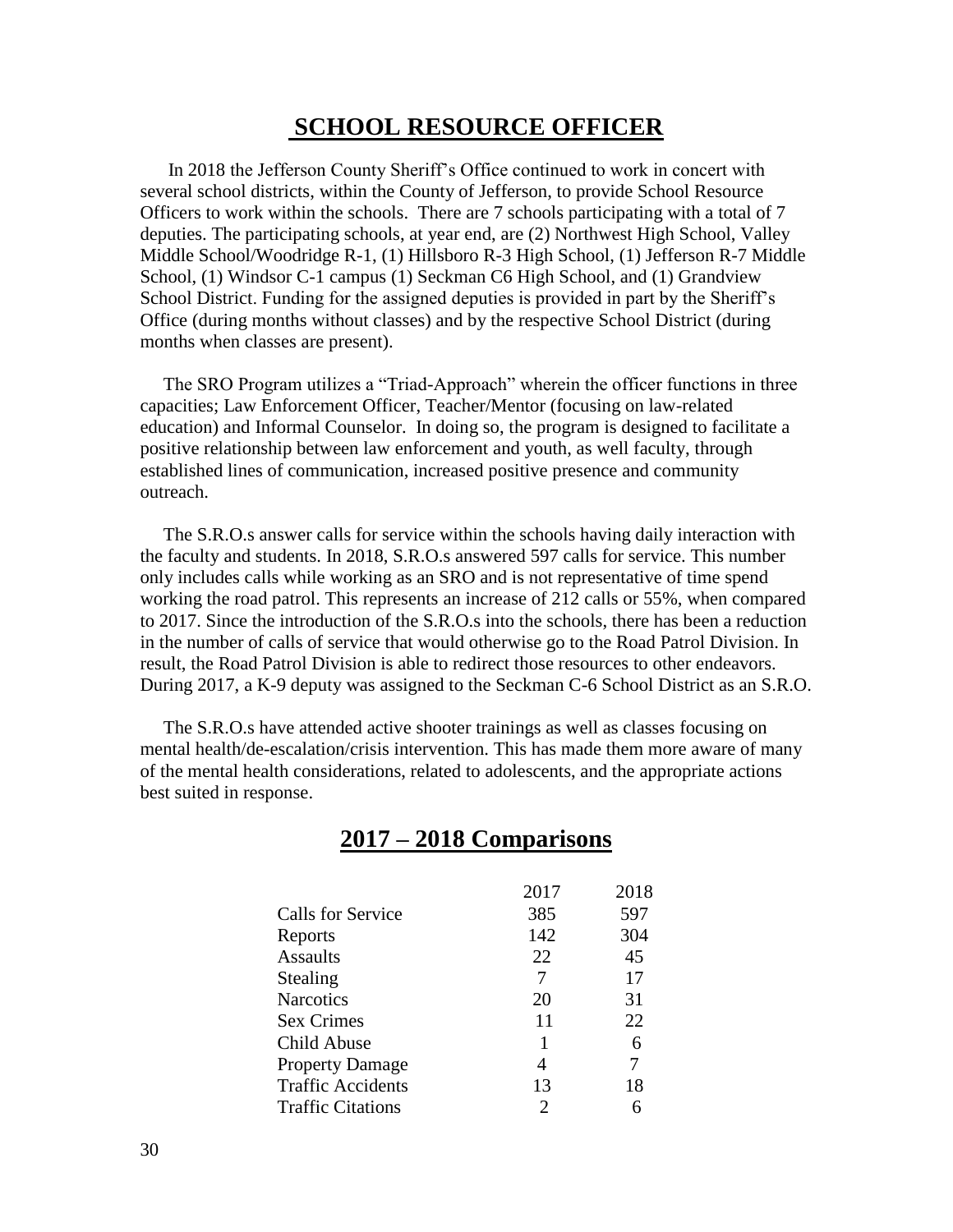#### **PARKS UNIT**

There is currently one full time deputy assigned to the Parks Unit. His responsibilities are to patrol and ensure the safety of citizens that visit the parks located within the unincorporated areas of Jefferson County. The Park Deputy enforces park rules, state statutes, and county ordinances through warnings, citations, criminal charges, and arrest.

The deputy's salary is paid through the Jefferson County Parks Department. In 2018 there were 56 calls for service handled by the Jefferson County Parks Division. This is comprised of calls within the parks, assists to road patrol and traffic enforcement in the area of the parks. This represents a decrease from 2017 of 36 or 39%.

|                        | 2017              | 2018              |
|------------------------|-------------------|-------------------|
| Calls                  | 92                | 56                |
| Reports                | 19                | 13                |
| Assist                 | $\mathbf{\Omega}$ | $\mathcal{R}$     |
| <b>Traffic Tickets</b> | 137               | 137               |
| Arrest                 | 3                 | 8                 |
| <b>DWI</b>             | 0                 | $\mathbf{\Omega}$ |
| <b>MIP</b>             |                   |                   |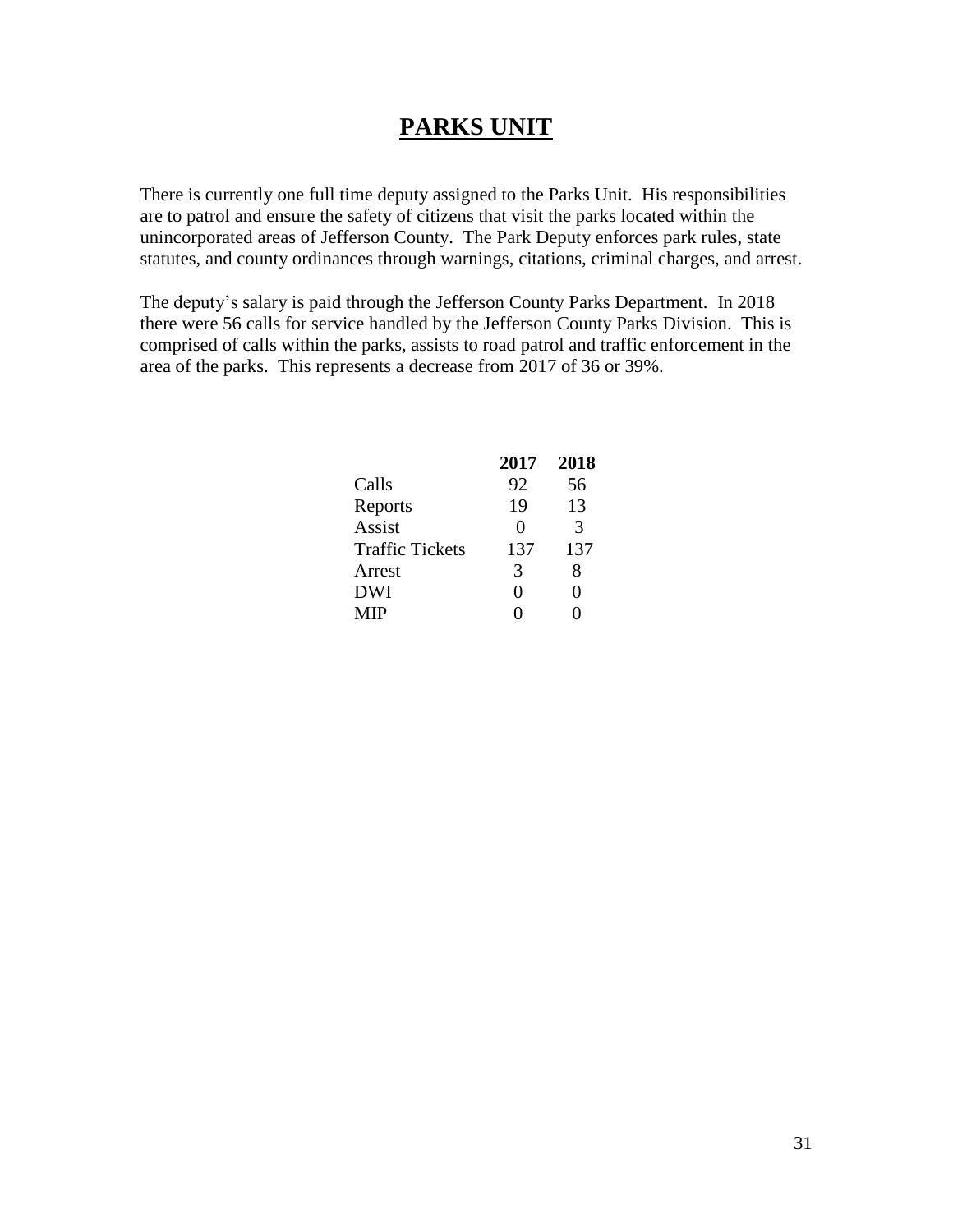#### **RESERVE UNIT**

There were 4 Reserve Deputies at the end of 2018. This represents an increase from 2017 of 1 or 33%.

Of the limited amount of reserves, the Reserve Unit worked a total of 756 hours in 2018. This represents an increase from 2017 of 213 hours or 39%. The time donated by the Reserve Unit equates, at a median deputy salary (\$34.08 per hour), to savings of \$25,764.48

|                         | 20176    | 2018           |
|-------------------------|----------|----------------|
| Hours                   | 543      | 756            |
| Calls                   | 16       | 91             |
| Reports                 | 5        | 12             |
| <b>Assists</b>          | 37       | $\overline{2}$ |
| <b>Traffic Summons</b>  | $\theta$ | $\overline{2}$ |
| Jail                    | 0        |                |
| <b>Public Relations</b> | 144      | 146            |
| Training                | 94       | 180            |

#### **RESERVE STATS**